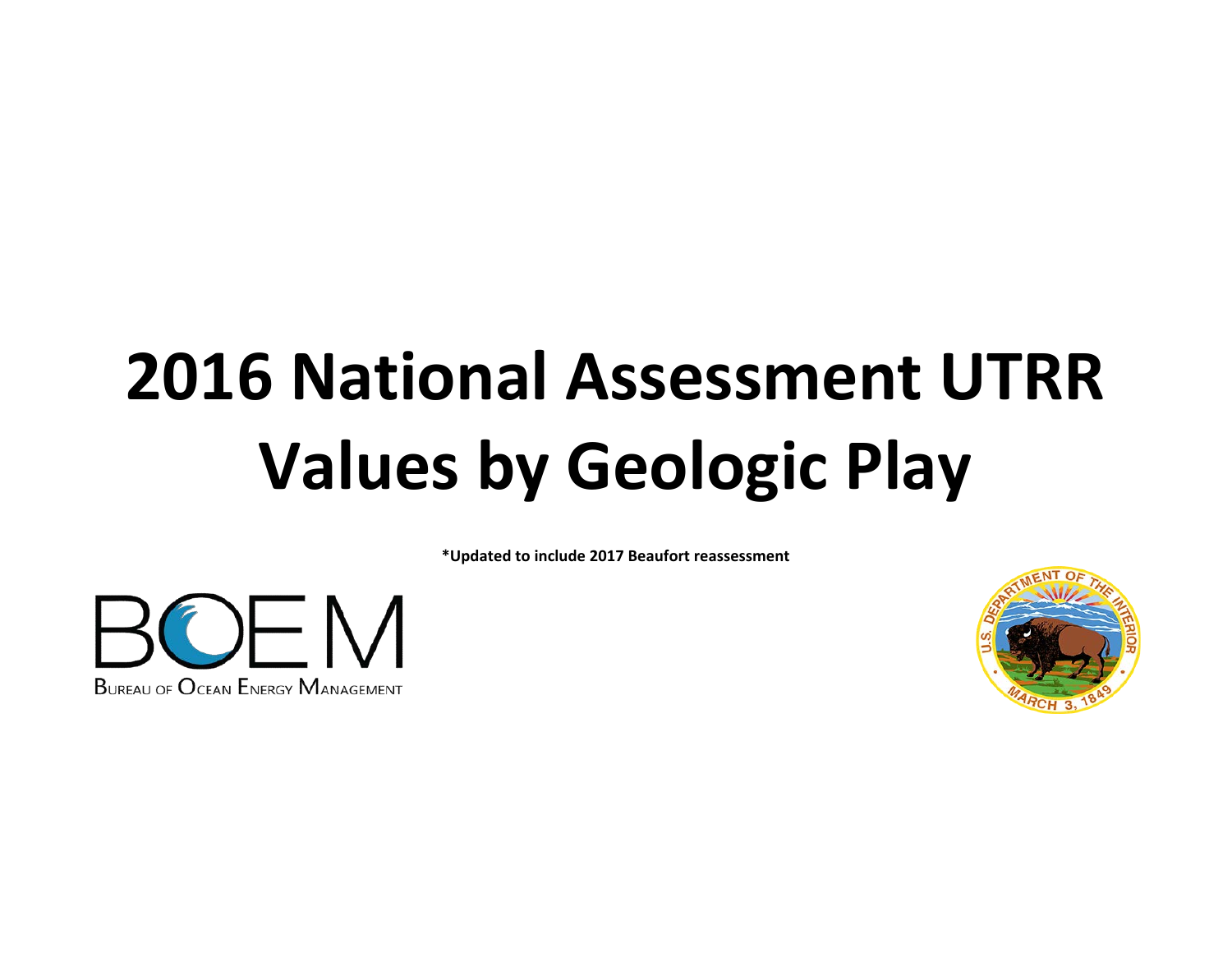| Oil (Bbbl)<br>Gas (Tcf)<br><b>BOE (Bbbl)</b><br>0.95<br>0.95<br>0.95<br>Play<br>Mean<br>0.05<br>0.05<br>Mean<br>0.05<br>Mean<br>Alaska (OCS)<br>19.09<br>27.28<br>37.43<br>96.76<br>131.55<br>167.98<br>36.30<br>50.70<br>67.32<br>0.02<br>0.03<br>Undeformed Pre-Miss. Basement<br>0.00<br>0.06<br>0.00<br>0.08<br>0.32<br>0.00<br>0.12<br>0.05<br>1.08<br><b>Endicott Play</b><br>0.03<br>0.26<br>0.80<br>0.07<br>0.52<br>1.57<br>0.35<br>0.14<br>0.69<br>0.22<br>0.98<br>0.00<br>0.18<br>Lisburne Play<br>0.00<br>0.00<br>0.86<br>Upper Ellesmerian Play<br>0.27<br>1.25<br>2.93<br>0.51<br>2.28<br>5.40<br>0.37<br>1.66<br>3.89<br>0.00<br>0.80<br>2.44<br>0.00<br>2.00<br>4.80<br>0.00<br>1.16<br>3.30<br>Rift Play<br>Brookian Faulted Western Topset<br>0.24<br>0.98<br>2.09<br>7.03<br>2.23<br>0.00<br>0.00<br>0.00<br>0.61<br>4.67<br>Nanushuk Topset Clinothem<br>0.01<br>1.08<br>4.33<br>0.18<br>0.68<br>1.89<br>0.04<br>1.21<br>0.06<br>0.20<br>0.97<br>0.00<br>0.23<br>0.81<br>Brookian Faulted Western Turbidite<br>0.00<br>0.00<br>3.46<br>0.15<br>0.52<br>0.00<br>0.00<br>0.18<br><b>Torok Turbdite Clinothem</b><br>0.00<br>0.21<br>0.63<br>0.63<br>22.86<br>7.11<br>Brookian Faulted Eastern Topset<br>0.00<br>1.05<br>3.05<br>0.00<br>9.99<br>0.00<br>2.83<br>Brookian Unstructured Eastern Topset<br>0.10<br>0.58<br>1.44<br>0.76<br>0.12<br>1.58<br>0.07<br>0.34<br>0.64<br>0.00<br>0.24<br>0.58<br>0.00<br>3.94<br>9.96<br>0.00<br>0.94<br>2.35<br>Brookian Faulted Eastern Turbidite<br>Brookian Unstructured Eastern Turbidite<br>0.00<br>0.12<br>0.39<br>0.00<br>0.25<br>0.79<br>0.00<br>0.17<br>0.53<br>0.00<br>7.63<br>0.00<br>4.16<br>0.00<br>9.65<br><b>Brookian Foldbelt</b><br>2.90<br>11.35<br>3.65<br>0.34<br>0.97<br>0.00<br>0.13<br>0.36<br>1.03<br>Tertiary - Oil<br>0.00<br>0.38<br>0.00<br>Mesozoic - Stratigraphic<br>0.00<br>0.35<br>1.11<br>0.00<br>0.16<br>0.51<br>0.00<br>0.38<br>1.20<br>Mesozoic - Structural<br>0.06<br>0.77<br>0.03<br>0.15<br>0.35<br>0.35<br>0.83<br>0.33<br>0.06<br>Tertiary - Gas<br>0.00<br>0.00<br>0.00<br>2.25<br>0.14<br>0.00<br>0.77<br>0.00<br>0.40<br>Endicott - Chukchi Platform<br>0.00<br>2.63<br>6.22<br>0.00<br>12.35<br>26.35<br>0.00<br>4.83<br>10.91<br>Endicott - Arctic Platform<br>0.00<br>0.03<br>0.15<br>0.00<br>0.49<br>2.07<br>0.00<br>0.12<br>0.52<br>0.12<br>0.52<br>0.00<br>0.54<br>2.34<br>0.00<br>0.21<br>Lisburne<br>0.00<br>0.93<br>0.02<br>0.09<br>0.00<br>0.98<br>3.54<br>0.00<br>0.20<br>0.72<br>Ellesmerian - Deep Gas<br>0.00<br>0.17<br>1.25<br>Sadlerochit - Chukchi Platform<br>0.60<br>1.08<br>4.34<br>9.18<br>0.36<br>1.38<br>2.88<br>Sadlerochit - Arctic Platform<br>0.00<br>0.74<br>2.19<br>0.00<br>4.67<br>15.41<br>0.00<br>1.57<br>4.93<br>7.97<br>Rift - Active Margin<br>1.21<br>3.89<br>4.15<br>13.24<br>27.71<br>1.95<br>6.25<br>12.90<br>9.99<br>Rift - Stable Shelf<br>0.27<br>2.01<br>5.74<br>1.42<br>28.68<br>0.52<br>3.79<br>10.84<br>Rift - Deep Gas<br>0.00<br>0.01<br>0.03<br>0.00<br>0.24<br>1.17<br>0.00<br>0.05<br>0.24<br>0.62<br>1.46<br>2.63<br>3.46<br>7.85<br>13.73<br>1.24<br>2.85<br>5.08<br>L. Brookian Foldbelt<br>4.22<br>0.05<br>L. Brookian Wrench Zone - Torok Turbidites<br>0.03<br>0.23<br>0.60<br>0.14<br>1.50<br>0.50<br>1.35<br>L. Brookian Wrench Zone - Nanushuk Topset<br>0.00<br>0.65<br>0.00<br>0.91<br>3.56<br>0.00<br>0.32<br>1.28<br>0.16<br>0.00<br>0.66<br>2.45<br>0.00<br>4.47<br>0.00<br>1.46<br>5.31<br>Brookian North Chukchi High - Sand Apron<br>16.06<br>L. Brookian N Chukchi Basin - Topset<br>0.00<br>0.14<br>0.42<br>0.00<br>1.57<br>5.26<br>0.00<br>0.41<br>1.36<br>0.00<br>0.07<br>0.00<br>0.46<br>0.00<br>0.09<br>0.53<br>0.01<br>2.62<br>Brookian - Deep Gas<br>0.08<br>0.19<br>0.34<br>0.14<br>0.34<br>L. Brookian - Torok-Arctic Platform<br>0.00<br>0.00<br>0.85<br>0.00<br>0.02<br>0.38<br>1.07<br>0.06<br>0.75<br>2.07<br>0.03<br>0.51<br>1.44<br>L. Brookian - Nanushuk Arctic Platform<br>U. Brookian - Sag Phase-North Chukchi Basin<br>0.00<br>0.00<br>0.01<br>0.07<br>0.00<br>0.06<br>0.38<br>0.02<br>0.13<br>U. Brookian - Tertiary Turbidites-North Chukchi Basin<br>0.00<br>0.02<br>0.10<br>0.27<br>1.09<br>0.07<br>0.29<br>0.00<br>0.00<br>0.00<br>U. Brookian - Tertiary Fluvial Valleys<br>0.00<br>1.01<br>3.55<br>0.00<br>3.39<br>11.15<br>1.61<br>5.53<br>U. Brookian - Intervalley Ridges<br>0.92<br>0.00<br>0.32<br>0.00<br>0.52<br>1.16<br>0.00<br>0.41<br>1.13<br>0.00<br>0.11<br>0.00<br>1.28<br>5.08<br>0.00<br>1.36<br>Franklinian-Northeast Chukchi Basin<br>0.46<br>0.33<br>0.00<br>0.90<br>0.00<br>7.55<br>0.00<br>0.57<br>2.25<br>L. Brookian - Nuwuk Basin<br>0.23<br>1.90<br>0.00<br>1.57<br>11.64<br>1.00<br>0.44<br>0.00<br>3.13<br>0.00<br>3.64<br>U.Brookian - Nuwuk Basin<br>0.00<br>0.00<br>Hope - Late Sequence (HB Play 1)<br>0.03<br>0.13<br>0.00<br>0.60<br>2.73<br>0.13<br>0.62<br>0.10<br>0.59<br>2.55<br>Hope - Early Sequence (HB Play 2)<br>0.00<br>0.02<br>0.00<br>0.00<br>0.13<br>0.56<br>0.30<br>Hope - Shallow Basal Sands (HB Play 3)<br>0.00<br>0.01<br>0.05<br>0.00<br>0.34<br>1.39<br>0.00<br>0.07<br>0.00<br>0.06<br>0.00<br>1.75<br>0.00<br>0.09<br>0.37<br>Middleton Fold and Thrust Belt<br>0.01<br>0.41<br>0.00<br>0.45<br>0.00<br>2.89<br>0.00<br>0.96<br>Yakataga Fold and Thrust Belt<br>0.12<br>0.76<br>0.26<br>0.38<br>Yakutat Shelf- Basal Yakataga Formation<br>0.00<br>0.11<br>0.00<br>0.00<br>0.75<br>0.61<br>2.10<br>0.22<br>Yakutat Shelf - Kulthieth Sands<br>1.94<br>2.13<br>0.00<br>0.30<br>0.00<br>0.00<br>0.00<br>0.65<br>0.38<br><b>Subducting Terrane</b><br>0.00<br>0.08<br>0.28<br>0.00<br>0.32<br>1.10<br>0.00<br>0.13<br>0.47<br>0.09<br>2.07<br>Late Tertiary Sequence<br>0.00<br>0.34<br>0.00<br>7.99<br>0.00<br>0.46<br>1.76<br><b>Early Tertiary Sequence</b><br>0.00<br>0.03<br>0.12<br>0.00<br>0.77<br>0.00<br>0.17<br>0.71<br>3.33<br>Shallow Basal Sands<br>0.92<br>0.00<br>0.03<br>0.14<br>0.00<br>3.66<br>0.00<br>0.20<br>0.79<br>Miocene Basin Sag Play<br>0.00<br>0.14<br>0.00<br>0.00<br>0.03<br>0.16<br>0.80<br>0.06<br>0.28<br>Late Oligocene Basin Shelf Play<br>0.00<br>0.08<br>0.34<br>0.00<br>0.60<br>2.45<br>0.19<br>0.77<br>0.00<br>Oligocene Rift Subbasin Neritic Fill Play<br>0.01<br>0.05<br>0.07<br>0.38<br>0.02<br>0.12<br>0.00<br>0.00<br>0.00<br>Oligocene Rift Subbasin Bathyal Fill Play<br>0.01<br>0.07<br>0.00<br>0.00<br>0.21<br>1.21<br>0.00<br>0.05<br>0.28<br>Eocene Rift Onset Play<br>0.17<br>0.00<br>0.01<br>0.03<br>0.00<br>0.95<br>0.00<br>0.04<br>0.20<br>Bear Lake/Stepovak (Miocene/Oligocene)<br>0.00<br>0.41<br>0.00<br>5.59<br>0.00<br>1.18<br>14.46<br>1.40<br>3.75<br>Tolstoi Fm. (Eocene/Paleocene)<br>0.02<br>0.28<br>2.50<br>0.09<br>0.57<br>0.12<br>0.40<br>5.69<br>1.29<br>Black Hills Uplift - Amak Basin<br>0.00<br>0.15<br>0.74<br>0.00<br>0.31<br>0.21<br>1.88<br>0.00<br>1.08<br>Mesozoic - Deformed Sedimentary Rocks<br>0.00<br>0.04<br>0.00<br>0.02<br>0.00<br>0.04<br>0.18<br>0.08<br>0.20<br>Mesozoic Basement - Buried 'Granite Hills'<br>0.03<br>0.12<br>0.21<br>1.17<br>0.07<br>0.00<br>0.00<br>0.00<br>0.33<br>Upper Tertiary Basin Fill Play<br>0.00<br>0.00<br>0.00<br>0.01<br>0.06<br>0.71<br>3.19<br>0.14<br>0.63<br>Mid-Tertiary East Subbasin Fill Play<br>0.01<br>0.07<br>0.00<br>0.03<br>0.00<br>0.33<br>1.79<br>0.00<br>0.35<br>Mid-Tertiary West Subbasin Fill Play<br>0.00<br>0.04<br>0.15<br>0.00<br>1.94<br>7.90<br>0.00<br>0.38<br>1.55<br>Lower Tertiary Subbasin Fill Play<br>0.00<br>0.07<br>0.01<br>0.00<br>0.01<br>0.00<br>0.39<br>0.00<br>0.08<br>Graben Play<br>0.00<br>0.08<br>2.73<br>0.00<br>0.05<br>0.00<br>0.23<br>0.70<br>0.86<br>South Platform Play<br>0.00<br>0.04<br>4.18<br>0.88<br>0.01<br>0.19<br>0.00<br>0.00<br>0.87<br>North Platform Play<br>0.00<br>0.04<br>2.66<br>0.00<br>0.60<br>0.04<br>0.00<br>0.15<br>0.65<br>Pribilof Basin Play<br>0.00<br>0.06<br>1.84<br>0.00<br>0.45<br>0.04<br>0.00<br>0.14<br>0.55<br>Neogene Structural Play (Shumagin Shelf)<br>0.49<br>0.00<br>0.01<br>0.05<br>0.00<br>2.04<br>0.00<br>0.10<br>0.42 | Region                           | 2016 Alaska Undiscovered Technically Recoverable Oil and Gas Resources (UTRR) |      |      |      |      |      |      |      |      |  |
|-----------------------------------------------------------------------------------------------------------------------------------------------------------------------------------------------------------------------------------------------------------------------------------------------------------------------------------------------------------------------------------------------------------------------------------------------------------------------------------------------------------------------------------------------------------------------------------------------------------------------------------------------------------------------------------------------------------------------------------------------------------------------------------------------------------------------------------------------------------------------------------------------------------------------------------------------------------------------------------------------------------------------------------------------------------------------------------------------------------------------------------------------------------------------------------------------------------------------------------------------------------------------------------------------------------------------------------------------------------------------------------------------------------------------------------------------------------------------------------------------------------------------------------------------------------------------------------------------------------------------------------------------------------------------------------------------------------------------------------------------------------------------------------------------------------------------------------------------------------------------------------------------------------------------------------------------------------------------------------------------------------------------------------------------------------------------------------------------------------------------------------------------------------------------------------------------------------------------------------------------------------------------------------------------------------------------------------------------------------------------------------------------------------------------------------------------------------------------------------------------------------------------------------------------------------------------------------------------------------------------------------------------------------------------------------------------------------------------------------------------------------------------------------------------------------------------------------------------------------------------------------------------------------------------------------------------------------------------------------------------------------------------------------------------------------------------------------------------------------------------------------------------------------------------------------------------------------------------------------------------------------------------------------------------------------------------------------------------------------------------------------------------------------------------------------------------------------------------------------------------------------------------------------------------------------------------------------------------------------------------------------------------------------------------------------------------------------------------------------------------------------------------------------------------------------------------------------------------------------------------------------------------------------------------------------------------------------------------------------------------------------------------------------------------------------------------------------------------------------------------------------------------------------------------------------------------------------------------------------------------------------------------------------------------------------------------------------------------------------------------------------------------------------------------------------------------------------------------------------------------------------------------------------------------------------------------------------------------------------------------------------------------------------------------------------------------------------------------------------------------------------------------------------------------------------------------------------------------------------------------------------------------------------------------------------------------------------------------------------------------------------------------------------------------------------------------------------------------------------------------------------------------------------------------------------------------------------------------------------------------------------------------------------------------------------------------------------------------------------------------------------------------------------------------------------------------------------------------------------------------------------------------------------------------------------------------------------------------------------------------------------------------------------------------------------------------------------------------------------------------------------------------------------------------------------------------------------------------------------------------------------------------------------------------------------------------------------------------------------------------------------------------------------------------------------------------------------------------------------------------------------------------------------------------------------------------------------------------------------------------------------------------------------------------------------------------------------------------------------------------------------------------------------------------------------------------------------------------------------------------------------------------------------------------------------------------------------------------------------------------------------------------------------------------------------------------------------------------------------------------------------------------------------------------------------------------------------------------------------------------------------------------------------------------------------------------------------------------------------------------------------------------------------------------------------------------------------------------------------------------------------------------------------------------------------------------------------------------------------------------------------------------------------------------------------------------------------------------------------------------------------------------------------------------------------------------------------------------------------------------------------------------------------------------------------------------------------------------------------------------------------------------------------------------------------------------------------------------------------------------------------------------------------------------------------------------------------------------------------------------------------------------------------------------------------------------------------------------------------------------------------------------------------------------------------------------------------------------------------|----------------------------------|-------------------------------------------------------------------------------|------|------|------|------|------|------|------|------|--|
|                                                                                                                                                                                                                                                                                                                                                                                                                                                                                                                                                                                                                                                                                                                                                                                                                                                                                                                                                                                                                                                                                                                                                                                                                                                                                                                                                                                                                                                                                                                                                                                                                                                                                                                                                                                                                                                                                                                                                                                                                                                                                                                                                                                                                                                                                                                                                                                                                                                                                                                                                                                                                                                                                                                                                                                                                                                                                                                                                                                                                                                                                                                                                                                                                                                                                                                                                                                                                                                                                                                                                                                                                                                                                                                                                                                                                                                                                                                                                                                                                                                                                                                                                                                                                                                                                                                                                                                                                                                                                                                                                                                                                                                                                                                                                                                                                                                                                                                                                                                                                                                                                                                                                                                                                                                                                                                                                                                                                                                                                                                                                                                                                                                                                                                                                                                                                                                                                                                                                                                                                                                                                                                                                                                                                                                                                                                                                                                                                                                                                                                                                                                                                                                                                                                                                                                                                                                                                                                                                                                                                                                                                                                                                                                                                                                                                                                                                                                                                                                                                                                                                                                                                                                                                                                                                                                                                                                                                                                                                                                                                                                                                                           |                                  |                                                                               |      |      |      |      |      |      |      |      |  |
|                                                                                                                                                                                                                                                                                                                                                                                                                                                                                                                                                                                                                                                                                                                                                                                                                                                                                                                                                                                                                                                                                                                                                                                                                                                                                                                                                                                                                                                                                                                                                                                                                                                                                                                                                                                                                                                                                                                                                                                                                                                                                                                                                                                                                                                                                                                                                                                                                                                                                                                                                                                                                                                                                                                                                                                                                                                                                                                                                                                                                                                                                                                                                                                                                                                                                                                                                                                                                                                                                                                                                                                                                                                                                                                                                                                                                                                                                                                                                                                                                                                                                                                                                                                                                                                                                                                                                                                                                                                                                                                                                                                                                                                                                                                                                                                                                                                                                                                                                                                                                                                                                                                                                                                                                                                                                                                                                                                                                                                                                                                                                                                                                                                                                                                                                                                                                                                                                                                                                                                                                                                                                                                                                                                                                                                                                                                                                                                                                                                                                                                                                                                                                                                                                                                                                                                                                                                                                                                                                                                                                                                                                                                                                                                                                                                                                                                                                                                                                                                                                                                                                                                                                                                                                                                                                                                                                                                                                                                                                                                                                                                                                                           |                                  |                                                                               |      |      |      |      |      |      |      |      |  |
|                                                                                                                                                                                                                                                                                                                                                                                                                                                                                                                                                                                                                                                                                                                                                                                                                                                                                                                                                                                                                                                                                                                                                                                                                                                                                                                                                                                                                                                                                                                                                                                                                                                                                                                                                                                                                                                                                                                                                                                                                                                                                                                                                                                                                                                                                                                                                                                                                                                                                                                                                                                                                                                                                                                                                                                                                                                                                                                                                                                                                                                                                                                                                                                                                                                                                                                                                                                                                                                                                                                                                                                                                                                                                                                                                                                                                                                                                                                                                                                                                                                                                                                                                                                                                                                                                                                                                                                                                                                                                                                                                                                                                                                                                                                                                                                                                                                                                                                                                                                                                                                                                                                                                                                                                                                                                                                                                                                                                                                                                                                                                                                                                                                                                                                                                                                                                                                                                                                                                                                                                                                                                                                                                                                                                                                                                                                                                                                                                                                                                                                                                                                                                                                                                                                                                                                                                                                                                                                                                                                                                                                                                                                                                                                                                                                                                                                                                                                                                                                                                                                                                                                                                                                                                                                                                                                                                                                                                                                                                                                                                                                                                                           |                                  |                                                                               |      |      |      |      |      |      |      |      |  |
|                                                                                                                                                                                                                                                                                                                                                                                                                                                                                                                                                                                                                                                                                                                                                                                                                                                                                                                                                                                                                                                                                                                                                                                                                                                                                                                                                                                                                                                                                                                                                                                                                                                                                                                                                                                                                                                                                                                                                                                                                                                                                                                                                                                                                                                                                                                                                                                                                                                                                                                                                                                                                                                                                                                                                                                                                                                                                                                                                                                                                                                                                                                                                                                                                                                                                                                                                                                                                                                                                                                                                                                                                                                                                                                                                                                                                                                                                                                                                                                                                                                                                                                                                                                                                                                                                                                                                                                                                                                                                                                                                                                                                                                                                                                                                                                                                                                                                                                                                                                                                                                                                                                                                                                                                                                                                                                                                                                                                                                                                                                                                                                                                                                                                                                                                                                                                                                                                                                                                                                                                                                                                                                                                                                                                                                                                                                                                                                                                                                                                                                                                                                                                                                                                                                                                                                                                                                                                                                                                                                                                                                                                                                                                                                                                                                                                                                                                                                                                                                                                                                                                                                                                                                                                                                                                                                                                                                                                                                                                                                                                                                                                                           |                                  |                                                                               |      |      |      |      |      |      |      |      |  |
|                                                                                                                                                                                                                                                                                                                                                                                                                                                                                                                                                                                                                                                                                                                                                                                                                                                                                                                                                                                                                                                                                                                                                                                                                                                                                                                                                                                                                                                                                                                                                                                                                                                                                                                                                                                                                                                                                                                                                                                                                                                                                                                                                                                                                                                                                                                                                                                                                                                                                                                                                                                                                                                                                                                                                                                                                                                                                                                                                                                                                                                                                                                                                                                                                                                                                                                                                                                                                                                                                                                                                                                                                                                                                                                                                                                                                                                                                                                                                                                                                                                                                                                                                                                                                                                                                                                                                                                                                                                                                                                                                                                                                                                                                                                                                                                                                                                                                                                                                                                                                                                                                                                                                                                                                                                                                                                                                                                                                                                                                                                                                                                                                                                                                                                                                                                                                                                                                                                                                                                                                                                                                                                                                                                                                                                                                                                                                                                                                                                                                                                                                                                                                                                                                                                                                                                                                                                                                                                                                                                                                                                                                                                                                                                                                                                                                                                                                                                                                                                                                                                                                                                                                                                                                                                                                                                                                                                                                                                                                                                                                                                                                                           |                                  |                                                                               |      |      |      |      |      |      |      |      |  |
|                                                                                                                                                                                                                                                                                                                                                                                                                                                                                                                                                                                                                                                                                                                                                                                                                                                                                                                                                                                                                                                                                                                                                                                                                                                                                                                                                                                                                                                                                                                                                                                                                                                                                                                                                                                                                                                                                                                                                                                                                                                                                                                                                                                                                                                                                                                                                                                                                                                                                                                                                                                                                                                                                                                                                                                                                                                                                                                                                                                                                                                                                                                                                                                                                                                                                                                                                                                                                                                                                                                                                                                                                                                                                                                                                                                                                                                                                                                                                                                                                                                                                                                                                                                                                                                                                                                                                                                                                                                                                                                                                                                                                                                                                                                                                                                                                                                                                                                                                                                                                                                                                                                                                                                                                                                                                                                                                                                                                                                                                                                                                                                                                                                                                                                                                                                                                                                                                                                                                                                                                                                                                                                                                                                                                                                                                                                                                                                                                                                                                                                                                                                                                                                                                                                                                                                                                                                                                                                                                                                                                                                                                                                                                                                                                                                                                                                                                                                                                                                                                                                                                                                                                                                                                                                                                                                                                                                                                                                                                                                                                                                                                                           |                                  |                                                                               |      |      |      |      |      |      |      |      |  |
|                                                                                                                                                                                                                                                                                                                                                                                                                                                                                                                                                                                                                                                                                                                                                                                                                                                                                                                                                                                                                                                                                                                                                                                                                                                                                                                                                                                                                                                                                                                                                                                                                                                                                                                                                                                                                                                                                                                                                                                                                                                                                                                                                                                                                                                                                                                                                                                                                                                                                                                                                                                                                                                                                                                                                                                                                                                                                                                                                                                                                                                                                                                                                                                                                                                                                                                                                                                                                                                                                                                                                                                                                                                                                                                                                                                                                                                                                                                                                                                                                                                                                                                                                                                                                                                                                                                                                                                                                                                                                                                                                                                                                                                                                                                                                                                                                                                                                                                                                                                                                                                                                                                                                                                                                                                                                                                                                                                                                                                                                                                                                                                                                                                                                                                                                                                                                                                                                                                                                                                                                                                                                                                                                                                                                                                                                                                                                                                                                                                                                                                                                                                                                                                                                                                                                                                                                                                                                                                                                                                                                                                                                                                                                                                                                                                                                                                                                                                                                                                                                                                                                                                                                                                                                                                                                                                                                                                                                                                                                                                                                                                                                                           |                                  |                                                                               |      |      |      |      |      |      |      |      |  |
|                                                                                                                                                                                                                                                                                                                                                                                                                                                                                                                                                                                                                                                                                                                                                                                                                                                                                                                                                                                                                                                                                                                                                                                                                                                                                                                                                                                                                                                                                                                                                                                                                                                                                                                                                                                                                                                                                                                                                                                                                                                                                                                                                                                                                                                                                                                                                                                                                                                                                                                                                                                                                                                                                                                                                                                                                                                                                                                                                                                                                                                                                                                                                                                                                                                                                                                                                                                                                                                                                                                                                                                                                                                                                                                                                                                                                                                                                                                                                                                                                                                                                                                                                                                                                                                                                                                                                                                                                                                                                                                                                                                                                                                                                                                                                                                                                                                                                                                                                                                                                                                                                                                                                                                                                                                                                                                                                                                                                                                                                                                                                                                                                                                                                                                                                                                                                                                                                                                                                                                                                                                                                                                                                                                                                                                                                                                                                                                                                                                                                                                                                                                                                                                                                                                                                                                                                                                                                                                                                                                                                                                                                                                                                                                                                                                                                                                                                                                                                                                                                                                                                                                                                                                                                                                                                                                                                                                                                                                                                                                                                                                                                                           |                                  |                                                                               |      |      |      |      |      |      |      |      |  |
|                                                                                                                                                                                                                                                                                                                                                                                                                                                                                                                                                                                                                                                                                                                                                                                                                                                                                                                                                                                                                                                                                                                                                                                                                                                                                                                                                                                                                                                                                                                                                                                                                                                                                                                                                                                                                                                                                                                                                                                                                                                                                                                                                                                                                                                                                                                                                                                                                                                                                                                                                                                                                                                                                                                                                                                                                                                                                                                                                                                                                                                                                                                                                                                                                                                                                                                                                                                                                                                                                                                                                                                                                                                                                                                                                                                                                                                                                                                                                                                                                                                                                                                                                                                                                                                                                                                                                                                                                                                                                                                                                                                                                                                                                                                                                                                                                                                                                                                                                                                                                                                                                                                                                                                                                                                                                                                                                                                                                                                                                                                                                                                                                                                                                                                                                                                                                                                                                                                                                                                                                                                                                                                                                                                                                                                                                                                                                                                                                                                                                                                                                                                                                                                                                                                                                                                                                                                                                                                                                                                                                                                                                                                                                                                                                                                                                                                                                                                                                                                                                                                                                                                                                                                                                                                                                                                                                                                                                                                                                                                                                                                                                                           |                                  |                                                                               |      |      |      |      |      |      |      |      |  |
|                                                                                                                                                                                                                                                                                                                                                                                                                                                                                                                                                                                                                                                                                                                                                                                                                                                                                                                                                                                                                                                                                                                                                                                                                                                                                                                                                                                                                                                                                                                                                                                                                                                                                                                                                                                                                                                                                                                                                                                                                                                                                                                                                                                                                                                                                                                                                                                                                                                                                                                                                                                                                                                                                                                                                                                                                                                                                                                                                                                                                                                                                                                                                                                                                                                                                                                                                                                                                                                                                                                                                                                                                                                                                                                                                                                                                                                                                                                                                                                                                                                                                                                                                                                                                                                                                                                                                                                                                                                                                                                                                                                                                                                                                                                                                                                                                                                                                                                                                                                                                                                                                                                                                                                                                                                                                                                                                                                                                                                                                                                                                                                                                                                                                                                                                                                                                                                                                                                                                                                                                                                                                                                                                                                                                                                                                                                                                                                                                                                                                                                                                                                                                                                                                                                                                                                                                                                                                                                                                                                                                                                                                                                                                                                                                                                                                                                                                                                                                                                                                                                                                                                                                                                                                                                                                                                                                                                                                                                                                                                                                                                                                                           |                                  |                                                                               |      |      |      |      |      |      |      |      |  |
|                                                                                                                                                                                                                                                                                                                                                                                                                                                                                                                                                                                                                                                                                                                                                                                                                                                                                                                                                                                                                                                                                                                                                                                                                                                                                                                                                                                                                                                                                                                                                                                                                                                                                                                                                                                                                                                                                                                                                                                                                                                                                                                                                                                                                                                                                                                                                                                                                                                                                                                                                                                                                                                                                                                                                                                                                                                                                                                                                                                                                                                                                                                                                                                                                                                                                                                                                                                                                                                                                                                                                                                                                                                                                                                                                                                                                                                                                                                                                                                                                                                                                                                                                                                                                                                                                                                                                                                                                                                                                                                                                                                                                                                                                                                                                                                                                                                                                                                                                                                                                                                                                                                                                                                                                                                                                                                                                                                                                                                                                                                                                                                                                                                                                                                                                                                                                                                                                                                                                                                                                                                                                                                                                                                                                                                                                                                                                                                                                                                                                                                                                                                                                                                                                                                                                                                                                                                                                                                                                                                                                                                                                                                                                                                                                                                                                                                                                                                                                                                                                                                                                                                                                                                                                                                                                                                                                                                                                                                                                                                                                                                                                                           |                                  |                                                                               |      |      |      |      |      |      |      |      |  |
|                                                                                                                                                                                                                                                                                                                                                                                                                                                                                                                                                                                                                                                                                                                                                                                                                                                                                                                                                                                                                                                                                                                                                                                                                                                                                                                                                                                                                                                                                                                                                                                                                                                                                                                                                                                                                                                                                                                                                                                                                                                                                                                                                                                                                                                                                                                                                                                                                                                                                                                                                                                                                                                                                                                                                                                                                                                                                                                                                                                                                                                                                                                                                                                                                                                                                                                                                                                                                                                                                                                                                                                                                                                                                                                                                                                                                                                                                                                                                                                                                                                                                                                                                                                                                                                                                                                                                                                                                                                                                                                                                                                                                                                                                                                                                                                                                                                                                                                                                                                                                                                                                                                                                                                                                                                                                                                                                                                                                                                                                                                                                                                                                                                                                                                                                                                                                                                                                                                                                                                                                                                                                                                                                                                                                                                                                                                                                                                                                                                                                                                                                                                                                                                                                                                                                                                                                                                                                                                                                                                                                                                                                                                                                                                                                                                                                                                                                                                                                                                                                                                                                                                                                                                                                                                                                                                                                                                                                                                                                                                                                                                                                                           |                                  |                                                                               |      |      |      |      |      |      |      |      |  |
|                                                                                                                                                                                                                                                                                                                                                                                                                                                                                                                                                                                                                                                                                                                                                                                                                                                                                                                                                                                                                                                                                                                                                                                                                                                                                                                                                                                                                                                                                                                                                                                                                                                                                                                                                                                                                                                                                                                                                                                                                                                                                                                                                                                                                                                                                                                                                                                                                                                                                                                                                                                                                                                                                                                                                                                                                                                                                                                                                                                                                                                                                                                                                                                                                                                                                                                                                                                                                                                                                                                                                                                                                                                                                                                                                                                                                                                                                                                                                                                                                                                                                                                                                                                                                                                                                                                                                                                                                                                                                                                                                                                                                                                                                                                                                                                                                                                                                                                                                                                                                                                                                                                                                                                                                                                                                                                                                                                                                                                                                                                                                                                                                                                                                                                                                                                                                                                                                                                                                                                                                                                                                                                                                                                                                                                                                                                                                                                                                                                                                                                                                                                                                                                                                                                                                                                                                                                                                                                                                                                                                                                                                                                                                                                                                                                                                                                                                                                                                                                                                                                                                                                                                                                                                                                                                                                                                                                                                                                                                                                                                                                                                                           |                                  |                                                                               |      |      |      |      |      |      |      |      |  |
|                                                                                                                                                                                                                                                                                                                                                                                                                                                                                                                                                                                                                                                                                                                                                                                                                                                                                                                                                                                                                                                                                                                                                                                                                                                                                                                                                                                                                                                                                                                                                                                                                                                                                                                                                                                                                                                                                                                                                                                                                                                                                                                                                                                                                                                                                                                                                                                                                                                                                                                                                                                                                                                                                                                                                                                                                                                                                                                                                                                                                                                                                                                                                                                                                                                                                                                                                                                                                                                                                                                                                                                                                                                                                                                                                                                                                                                                                                                                                                                                                                                                                                                                                                                                                                                                                                                                                                                                                                                                                                                                                                                                                                                                                                                                                                                                                                                                                                                                                                                                                                                                                                                                                                                                                                                                                                                                                                                                                                                                                                                                                                                                                                                                                                                                                                                                                                                                                                                                                                                                                                                                                                                                                                                                                                                                                                                                                                                                                                                                                                                                                                                                                                                                                                                                                                                                                                                                                                                                                                                                                                                                                                                                                                                                                                                                                                                                                                                                                                                                                                                                                                                                                                                                                                                                                                                                                                                                                                                                                                                                                                                                                                           |                                  |                                                                               |      |      |      |      |      |      |      |      |  |
|                                                                                                                                                                                                                                                                                                                                                                                                                                                                                                                                                                                                                                                                                                                                                                                                                                                                                                                                                                                                                                                                                                                                                                                                                                                                                                                                                                                                                                                                                                                                                                                                                                                                                                                                                                                                                                                                                                                                                                                                                                                                                                                                                                                                                                                                                                                                                                                                                                                                                                                                                                                                                                                                                                                                                                                                                                                                                                                                                                                                                                                                                                                                                                                                                                                                                                                                                                                                                                                                                                                                                                                                                                                                                                                                                                                                                                                                                                                                                                                                                                                                                                                                                                                                                                                                                                                                                                                                                                                                                                                                                                                                                                                                                                                                                                                                                                                                                                                                                                                                                                                                                                                                                                                                                                                                                                                                                                                                                                                                                                                                                                                                                                                                                                                                                                                                                                                                                                                                                                                                                                                                                                                                                                                                                                                                                                                                                                                                                                                                                                                                                                                                                                                                                                                                                                                                                                                                                                                                                                                                                                                                                                                                                                                                                                                                                                                                                                                                                                                                                                                                                                                                                                                                                                                                                                                                                                                                                                                                                                                                                                                                                                           |                                  |                                                                               |      |      |      |      |      |      |      |      |  |
|                                                                                                                                                                                                                                                                                                                                                                                                                                                                                                                                                                                                                                                                                                                                                                                                                                                                                                                                                                                                                                                                                                                                                                                                                                                                                                                                                                                                                                                                                                                                                                                                                                                                                                                                                                                                                                                                                                                                                                                                                                                                                                                                                                                                                                                                                                                                                                                                                                                                                                                                                                                                                                                                                                                                                                                                                                                                                                                                                                                                                                                                                                                                                                                                                                                                                                                                                                                                                                                                                                                                                                                                                                                                                                                                                                                                                                                                                                                                                                                                                                                                                                                                                                                                                                                                                                                                                                                                                                                                                                                                                                                                                                                                                                                                                                                                                                                                                                                                                                                                                                                                                                                                                                                                                                                                                                                                                                                                                                                                                                                                                                                                                                                                                                                                                                                                                                                                                                                                                                                                                                                                                                                                                                                                                                                                                                                                                                                                                                                                                                                                                                                                                                                                                                                                                                                                                                                                                                                                                                                                                                                                                                                                                                                                                                                                                                                                                                                                                                                                                                                                                                                                                                                                                                                                                                                                                                                                                                                                                                                                                                                                                                           |                                  |                                                                               |      |      |      |      |      |      |      |      |  |
|                                                                                                                                                                                                                                                                                                                                                                                                                                                                                                                                                                                                                                                                                                                                                                                                                                                                                                                                                                                                                                                                                                                                                                                                                                                                                                                                                                                                                                                                                                                                                                                                                                                                                                                                                                                                                                                                                                                                                                                                                                                                                                                                                                                                                                                                                                                                                                                                                                                                                                                                                                                                                                                                                                                                                                                                                                                                                                                                                                                                                                                                                                                                                                                                                                                                                                                                                                                                                                                                                                                                                                                                                                                                                                                                                                                                                                                                                                                                                                                                                                                                                                                                                                                                                                                                                                                                                                                                                                                                                                                                                                                                                                                                                                                                                                                                                                                                                                                                                                                                                                                                                                                                                                                                                                                                                                                                                                                                                                                                                                                                                                                                                                                                                                                                                                                                                                                                                                                                                                                                                                                                                                                                                                                                                                                                                                                                                                                                                                                                                                                                                                                                                                                                                                                                                                                                                                                                                                                                                                                                                                                                                                                                                                                                                                                                                                                                                                                                                                                                                                                                                                                                                                                                                                                                                                                                                                                                                                                                                                                                                                                                                                           |                                  |                                                                               |      |      |      |      |      |      |      |      |  |
|                                                                                                                                                                                                                                                                                                                                                                                                                                                                                                                                                                                                                                                                                                                                                                                                                                                                                                                                                                                                                                                                                                                                                                                                                                                                                                                                                                                                                                                                                                                                                                                                                                                                                                                                                                                                                                                                                                                                                                                                                                                                                                                                                                                                                                                                                                                                                                                                                                                                                                                                                                                                                                                                                                                                                                                                                                                                                                                                                                                                                                                                                                                                                                                                                                                                                                                                                                                                                                                                                                                                                                                                                                                                                                                                                                                                                                                                                                                                                                                                                                                                                                                                                                                                                                                                                                                                                                                                                                                                                                                                                                                                                                                                                                                                                                                                                                                                                                                                                                                                                                                                                                                                                                                                                                                                                                                                                                                                                                                                                                                                                                                                                                                                                                                                                                                                                                                                                                                                                                                                                                                                                                                                                                                                                                                                                                                                                                                                                                                                                                                                                                                                                                                                                                                                                                                                                                                                                                                                                                                                                                                                                                                                                                                                                                                                                                                                                                                                                                                                                                                                                                                                                                                                                                                                                                                                                                                                                                                                                                                                                                                                                                           |                                  |                                                                               |      |      |      |      |      |      |      |      |  |
|                                                                                                                                                                                                                                                                                                                                                                                                                                                                                                                                                                                                                                                                                                                                                                                                                                                                                                                                                                                                                                                                                                                                                                                                                                                                                                                                                                                                                                                                                                                                                                                                                                                                                                                                                                                                                                                                                                                                                                                                                                                                                                                                                                                                                                                                                                                                                                                                                                                                                                                                                                                                                                                                                                                                                                                                                                                                                                                                                                                                                                                                                                                                                                                                                                                                                                                                                                                                                                                                                                                                                                                                                                                                                                                                                                                                                                                                                                                                                                                                                                                                                                                                                                                                                                                                                                                                                                                                                                                                                                                                                                                                                                                                                                                                                                                                                                                                                                                                                                                                                                                                                                                                                                                                                                                                                                                                                                                                                                                                                                                                                                                                                                                                                                                                                                                                                                                                                                                                                                                                                                                                                                                                                                                                                                                                                                                                                                                                                                                                                                                                                                                                                                                                                                                                                                                                                                                                                                                                                                                                                                                                                                                                                                                                                                                                                                                                                                                                                                                                                                                                                                                                                                                                                                                                                                                                                                                                                                                                                                                                                                                                                                           |                                  |                                                                               |      |      |      |      |      |      |      |      |  |
|                                                                                                                                                                                                                                                                                                                                                                                                                                                                                                                                                                                                                                                                                                                                                                                                                                                                                                                                                                                                                                                                                                                                                                                                                                                                                                                                                                                                                                                                                                                                                                                                                                                                                                                                                                                                                                                                                                                                                                                                                                                                                                                                                                                                                                                                                                                                                                                                                                                                                                                                                                                                                                                                                                                                                                                                                                                                                                                                                                                                                                                                                                                                                                                                                                                                                                                                                                                                                                                                                                                                                                                                                                                                                                                                                                                                                                                                                                                                                                                                                                                                                                                                                                                                                                                                                                                                                                                                                                                                                                                                                                                                                                                                                                                                                                                                                                                                                                                                                                                                                                                                                                                                                                                                                                                                                                                                                                                                                                                                                                                                                                                                                                                                                                                                                                                                                                                                                                                                                                                                                                                                                                                                                                                                                                                                                                                                                                                                                                                                                                                                                                                                                                                                                                                                                                                                                                                                                                                                                                                                                                                                                                                                                                                                                                                                                                                                                                                                                                                                                                                                                                                                                                                                                                                                                                                                                                                                                                                                                                                                                                                                                                           |                                  |                                                                               |      |      |      |      |      |      |      |      |  |
|                                                                                                                                                                                                                                                                                                                                                                                                                                                                                                                                                                                                                                                                                                                                                                                                                                                                                                                                                                                                                                                                                                                                                                                                                                                                                                                                                                                                                                                                                                                                                                                                                                                                                                                                                                                                                                                                                                                                                                                                                                                                                                                                                                                                                                                                                                                                                                                                                                                                                                                                                                                                                                                                                                                                                                                                                                                                                                                                                                                                                                                                                                                                                                                                                                                                                                                                                                                                                                                                                                                                                                                                                                                                                                                                                                                                                                                                                                                                                                                                                                                                                                                                                                                                                                                                                                                                                                                                                                                                                                                                                                                                                                                                                                                                                                                                                                                                                                                                                                                                                                                                                                                                                                                                                                                                                                                                                                                                                                                                                                                                                                                                                                                                                                                                                                                                                                                                                                                                                                                                                                                                                                                                                                                                                                                                                                                                                                                                                                                                                                                                                                                                                                                                                                                                                                                                                                                                                                                                                                                                                                                                                                                                                                                                                                                                                                                                                                                                                                                                                                                                                                                                                                                                                                                                                                                                                                                                                                                                                                                                                                                                                                           |                                  |                                                                               |      |      |      |      |      |      |      |      |  |
|                                                                                                                                                                                                                                                                                                                                                                                                                                                                                                                                                                                                                                                                                                                                                                                                                                                                                                                                                                                                                                                                                                                                                                                                                                                                                                                                                                                                                                                                                                                                                                                                                                                                                                                                                                                                                                                                                                                                                                                                                                                                                                                                                                                                                                                                                                                                                                                                                                                                                                                                                                                                                                                                                                                                                                                                                                                                                                                                                                                                                                                                                                                                                                                                                                                                                                                                                                                                                                                                                                                                                                                                                                                                                                                                                                                                                                                                                                                                                                                                                                                                                                                                                                                                                                                                                                                                                                                                                                                                                                                                                                                                                                                                                                                                                                                                                                                                                                                                                                                                                                                                                                                                                                                                                                                                                                                                                                                                                                                                                                                                                                                                                                                                                                                                                                                                                                                                                                                                                                                                                                                                                                                                                                                                                                                                                                                                                                                                                                                                                                                                                                                                                                                                                                                                                                                                                                                                                                                                                                                                                                                                                                                                                                                                                                                                                                                                                                                                                                                                                                                                                                                                                                                                                                                                                                                                                                                                                                                                                                                                                                                                                                           |                                  |                                                                               |      |      |      |      |      |      |      |      |  |
|                                                                                                                                                                                                                                                                                                                                                                                                                                                                                                                                                                                                                                                                                                                                                                                                                                                                                                                                                                                                                                                                                                                                                                                                                                                                                                                                                                                                                                                                                                                                                                                                                                                                                                                                                                                                                                                                                                                                                                                                                                                                                                                                                                                                                                                                                                                                                                                                                                                                                                                                                                                                                                                                                                                                                                                                                                                                                                                                                                                                                                                                                                                                                                                                                                                                                                                                                                                                                                                                                                                                                                                                                                                                                                                                                                                                                                                                                                                                                                                                                                                                                                                                                                                                                                                                                                                                                                                                                                                                                                                                                                                                                                                                                                                                                                                                                                                                                                                                                                                                                                                                                                                                                                                                                                                                                                                                                                                                                                                                                                                                                                                                                                                                                                                                                                                                                                                                                                                                                                                                                                                                                                                                                                                                                                                                                                                                                                                                                                                                                                                                                                                                                                                                                                                                                                                                                                                                                                                                                                                                                                                                                                                                                                                                                                                                                                                                                                                                                                                                                                                                                                                                                                                                                                                                                                                                                                                                                                                                                                                                                                                                                                           |                                  |                                                                               |      |      |      |      |      |      |      |      |  |
|                                                                                                                                                                                                                                                                                                                                                                                                                                                                                                                                                                                                                                                                                                                                                                                                                                                                                                                                                                                                                                                                                                                                                                                                                                                                                                                                                                                                                                                                                                                                                                                                                                                                                                                                                                                                                                                                                                                                                                                                                                                                                                                                                                                                                                                                                                                                                                                                                                                                                                                                                                                                                                                                                                                                                                                                                                                                                                                                                                                                                                                                                                                                                                                                                                                                                                                                                                                                                                                                                                                                                                                                                                                                                                                                                                                                                                                                                                                                                                                                                                                                                                                                                                                                                                                                                                                                                                                                                                                                                                                                                                                                                                                                                                                                                                                                                                                                                                                                                                                                                                                                                                                                                                                                                                                                                                                                                                                                                                                                                                                                                                                                                                                                                                                                                                                                                                                                                                                                                                                                                                                                                                                                                                                                                                                                                                                                                                                                                                                                                                                                                                                                                                                                                                                                                                                                                                                                                                                                                                                                                                                                                                                                                                                                                                                                                                                                                                                                                                                                                                                                                                                                                                                                                                                                                                                                                                                                                                                                                                                                                                                                                                           |                                  |                                                                               |      |      |      |      |      |      |      |      |  |
|                                                                                                                                                                                                                                                                                                                                                                                                                                                                                                                                                                                                                                                                                                                                                                                                                                                                                                                                                                                                                                                                                                                                                                                                                                                                                                                                                                                                                                                                                                                                                                                                                                                                                                                                                                                                                                                                                                                                                                                                                                                                                                                                                                                                                                                                                                                                                                                                                                                                                                                                                                                                                                                                                                                                                                                                                                                                                                                                                                                                                                                                                                                                                                                                                                                                                                                                                                                                                                                                                                                                                                                                                                                                                                                                                                                                                                                                                                                                                                                                                                                                                                                                                                                                                                                                                                                                                                                                                                                                                                                                                                                                                                                                                                                                                                                                                                                                                                                                                                                                                                                                                                                                                                                                                                                                                                                                                                                                                                                                                                                                                                                                                                                                                                                                                                                                                                                                                                                                                                                                                                                                                                                                                                                                                                                                                                                                                                                                                                                                                                                                                                                                                                                                                                                                                                                                                                                                                                                                                                                                                                                                                                                                                                                                                                                                                                                                                                                                                                                                                                                                                                                                                                                                                                                                                                                                                                                                                                                                                                                                                                                                                                           |                                  |                                                                               |      |      |      |      |      |      |      |      |  |
|                                                                                                                                                                                                                                                                                                                                                                                                                                                                                                                                                                                                                                                                                                                                                                                                                                                                                                                                                                                                                                                                                                                                                                                                                                                                                                                                                                                                                                                                                                                                                                                                                                                                                                                                                                                                                                                                                                                                                                                                                                                                                                                                                                                                                                                                                                                                                                                                                                                                                                                                                                                                                                                                                                                                                                                                                                                                                                                                                                                                                                                                                                                                                                                                                                                                                                                                                                                                                                                                                                                                                                                                                                                                                                                                                                                                                                                                                                                                                                                                                                                                                                                                                                                                                                                                                                                                                                                                                                                                                                                                                                                                                                                                                                                                                                                                                                                                                                                                                                                                                                                                                                                                                                                                                                                                                                                                                                                                                                                                                                                                                                                                                                                                                                                                                                                                                                                                                                                                                                                                                                                                                                                                                                                                                                                                                                                                                                                                                                                                                                                                                                                                                                                                                                                                                                                                                                                                                                                                                                                                                                                                                                                                                                                                                                                                                                                                                                                                                                                                                                                                                                                                                                                                                                                                                                                                                                                                                                                                                                                                                                                                                                           |                                  |                                                                               |      |      |      |      |      |      |      |      |  |
|                                                                                                                                                                                                                                                                                                                                                                                                                                                                                                                                                                                                                                                                                                                                                                                                                                                                                                                                                                                                                                                                                                                                                                                                                                                                                                                                                                                                                                                                                                                                                                                                                                                                                                                                                                                                                                                                                                                                                                                                                                                                                                                                                                                                                                                                                                                                                                                                                                                                                                                                                                                                                                                                                                                                                                                                                                                                                                                                                                                                                                                                                                                                                                                                                                                                                                                                                                                                                                                                                                                                                                                                                                                                                                                                                                                                                                                                                                                                                                                                                                                                                                                                                                                                                                                                                                                                                                                                                                                                                                                                                                                                                                                                                                                                                                                                                                                                                                                                                                                                                                                                                                                                                                                                                                                                                                                                                                                                                                                                                                                                                                                                                                                                                                                                                                                                                                                                                                                                                                                                                                                                                                                                                                                                                                                                                                                                                                                                                                                                                                                                                                                                                                                                                                                                                                                                                                                                                                                                                                                                                                                                                                                                                                                                                                                                                                                                                                                                                                                                                                                                                                                                                                                                                                                                                                                                                                                                                                                                                                                                                                                                                                           |                                  |                                                                               |      |      |      |      |      |      |      |      |  |
|                                                                                                                                                                                                                                                                                                                                                                                                                                                                                                                                                                                                                                                                                                                                                                                                                                                                                                                                                                                                                                                                                                                                                                                                                                                                                                                                                                                                                                                                                                                                                                                                                                                                                                                                                                                                                                                                                                                                                                                                                                                                                                                                                                                                                                                                                                                                                                                                                                                                                                                                                                                                                                                                                                                                                                                                                                                                                                                                                                                                                                                                                                                                                                                                                                                                                                                                                                                                                                                                                                                                                                                                                                                                                                                                                                                                                                                                                                                                                                                                                                                                                                                                                                                                                                                                                                                                                                                                                                                                                                                                                                                                                                                                                                                                                                                                                                                                                                                                                                                                                                                                                                                                                                                                                                                                                                                                                                                                                                                                                                                                                                                                                                                                                                                                                                                                                                                                                                                                                                                                                                                                                                                                                                                                                                                                                                                                                                                                                                                                                                                                                                                                                                                                                                                                                                                                                                                                                                                                                                                                                                                                                                                                                                                                                                                                                                                                                                                                                                                                                                                                                                                                                                                                                                                                                                                                                                                                                                                                                                                                                                                                                                           |                                  |                                                                               |      |      |      |      |      |      |      |      |  |
|                                                                                                                                                                                                                                                                                                                                                                                                                                                                                                                                                                                                                                                                                                                                                                                                                                                                                                                                                                                                                                                                                                                                                                                                                                                                                                                                                                                                                                                                                                                                                                                                                                                                                                                                                                                                                                                                                                                                                                                                                                                                                                                                                                                                                                                                                                                                                                                                                                                                                                                                                                                                                                                                                                                                                                                                                                                                                                                                                                                                                                                                                                                                                                                                                                                                                                                                                                                                                                                                                                                                                                                                                                                                                                                                                                                                                                                                                                                                                                                                                                                                                                                                                                                                                                                                                                                                                                                                                                                                                                                                                                                                                                                                                                                                                                                                                                                                                                                                                                                                                                                                                                                                                                                                                                                                                                                                                                                                                                                                                                                                                                                                                                                                                                                                                                                                                                                                                                                                                                                                                                                                                                                                                                                                                                                                                                                                                                                                                                                                                                                                                                                                                                                                                                                                                                                                                                                                                                                                                                                                                                                                                                                                                                                                                                                                                                                                                                                                                                                                                                                                                                                                                                                                                                                                                                                                                                                                                                                                                                                                                                                                                                           |                                  |                                                                               |      |      |      |      |      |      |      |      |  |
|                                                                                                                                                                                                                                                                                                                                                                                                                                                                                                                                                                                                                                                                                                                                                                                                                                                                                                                                                                                                                                                                                                                                                                                                                                                                                                                                                                                                                                                                                                                                                                                                                                                                                                                                                                                                                                                                                                                                                                                                                                                                                                                                                                                                                                                                                                                                                                                                                                                                                                                                                                                                                                                                                                                                                                                                                                                                                                                                                                                                                                                                                                                                                                                                                                                                                                                                                                                                                                                                                                                                                                                                                                                                                                                                                                                                                                                                                                                                                                                                                                                                                                                                                                                                                                                                                                                                                                                                                                                                                                                                                                                                                                                                                                                                                                                                                                                                                                                                                                                                                                                                                                                                                                                                                                                                                                                                                                                                                                                                                                                                                                                                                                                                                                                                                                                                                                                                                                                                                                                                                                                                                                                                                                                                                                                                                                                                                                                                                                                                                                                                                                                                                                                                                                                                                                                                                                                                                                                                                                                                                                                                                                                                                                                                                                                                                                                                                                                                                                                                                                                                                                                                                                                                                                                                                                                                                                                                                                                                                                                                                                                                                                           |                                  |                                                                               |      |      |      |      |      |      |      |      |  |
|                                                                                                                                                                                                                                                                                                                                                                                                                                                                                                                                                                                                                                                                                                                                                                                                                                                                                                                                                                                                                                                                                                                                                                                                                                                                                                                                                                                                                                                                                                                                                                                                                                                                                                                                                                                                                                                                                                                                                                                                                                                                                                                                                                                                                                                                                                                                                                                                                                                                                                                                                                                                                                                                                                                                                                                                                                                                                                                                                                                                                                                                                                                                                                                                                                                                                                                                                                                                                                                                                                                                                                                                                                                                                                                                                                                                                                                                                                                                                                                                                                                                                                                                                                                                                                                                                                                                                                                                                                                                                                                                                                                                                                                                                                                                                                                                                                                                                                                                                                                                                                                                                                                                                                                                                                                                                                                                                                                                                                                                                                                                                                                                                                                                                                                                                                                                                                                                                                                                                                                                                                                                                                                                                                                                                                                                                                                                                                                                                                                                                                                                                                                                                                                                                                                                                                                                                                                                                                                                                                                                                                                                                                                                                                                                                                                                                                                                                                                                                                                                                                                                                                                                                                                                                                                                                                                                                                                                                                                                                                                                                                                                                                           |                                  |                                                                               |      |      |      |      |      |      |      |      |  |
|                                                                                                                                                                                                                                                                                                                                                                                                                                                                                                                                                                                                                                                                                                                                                                                                                                                                                                                                                                                                                                                                                                                                                                                                                                                                                                                                                                                                                                                                                                                                                                                                                                                                                                                                                                                                                                                                                                                                                                                                                                                                                                                                                                                                                                                                                                                                                                                                                                                                                                                                                                                                                                                                                                                                                                                                                                                                                                                                                                                                                                                                                                                                                                                                                                                                                                                                                                                                                                                                                                                                                                                                                                                                                                                                                                                                                                                                                                                                                                                                                                                                                                                                                                                                                                                                                                                                                                                                                                                                                                                                                                                                                                                                                                                                                                                                                                                                                                                                                                                                                                                                                                                                                                                                                                                                                                                                                                                                                                                                                                                                                                                                                                                                                                                                                                                                                                                                                                                                                                                                                                                                                                                                                                                                                                                                                                                                                                                                                                                                                                                                                                                                                                                                                                                                                                                                                                                                                                                                                                                                                                                                                                                                                                                                                                                                                                                                                                                                                                                                                                                                                                                                                                                                                                                                                                                                                                                                                                                                                                                                                                                                                                           |                                  |                                                                               |      |      |      |      |      |      |      |      |  |
|                                                                                                                                                                                                                                                                                                                                                                                                                                                                                                                                                                                                                                                                                                                                                                                                                                                                                                                                                                                                                                                                                                                                                                                                                                                                                                                                                                                                                                                                                                                                                                                                                                                                                                                                                                                                                                                                                                                                                                                                                                                                                                                                                                                                                                                                                                                                                                                                                                                                                                                                                                                                                                                                                                                                                                                                                                                                                                                                                                                                                                                                                                                                                                                                                                                                                                                                                                                                                                                                                                                                                                                                                                                                                                                                                                                                                                                                                                                                                                                                                                                                                                                                                                                                                                                                                                                                                                                                                                                                                                                                                                                                                                                                                                                                                                                                                                                                                                                                                                                                                                                                                                                                                                                                                                                                                                                                                                                                                                                                                                                                                                                                                                                                                                                                                                                                                                                                                                                                                                                                                                                                                                                                                                                                                                                                                                                                                                                                                                                                                                                                                                                                                                                                                                                                                                                                                                                                                                                                                                                                                                                                                                                                                                                                                                                                                                                                                                                                                                                                                                                                                                                                                                                                                                                                                                                                                                                                                                                                                                                                                                                                                                           |                                  |                                                                               |      |      |      |      |      |      |      |      |  |
|                                                                                                                                                                                                                                                                                                                                                                                                                                                                                                                                                                                                                                                                                                                                                                                                                                                                                                                                                                                                                                                                                                                                                                                                                                                                                                                                                                                                                                                                                                                                                                                                                                                                                                                                                                                                                                                                                                                                                                                                                                                                                                                                                                                                                                                                                                                                                                                                                                                                                                                                                                                                                                                                                                                                                                                                                                                                                                                                                                                                                                                                                                                                                                                                                                                                                                                                                                                                                                                                                                                                                                                                                                                                                                                                                                                                                                                                                                                                                                                                                                                                                                                                                                                                                                                                                                                                                                                                                                                                                                                                                                                                                                                                                                                                                                                                                                                                                                                                                                                                                                                                                                                                                                                                                                                                                                                                                                                                                                                                                                                                                                                                                                                                                                                                                                                                                                                                                                                                                                                                                                                                                                                                                                                                                                                                                                                                                                                                                                                                                                                                                                                                                                                                                                                                                                                                                                                                                                                                                                                                                                                                                                                                                                                                                                                                                                                                                                                                                                                                                                                                                                                                                                                                                                                                                                                                                                                                                                                                                                                                                                                                                                           |                                  |                                                                               |      |      |      |      |      |      |      |      |  |
|                                                                                                                                                                                                                                                                                                                                                                                                                                                                                                                                                                                                                                                                                                                                                                                                                                                                                                                                                                                                                                                                                                                                                                                                                                                                                                                                                                                                                                                                                                                                                                                                                                                                                                                                                                                                                                                                                                                                                                                                                                                                                                                                                                                                                                                                                                                                                                                                                                                                                                                                                                                                                                                                                                                                                                                                                                                                                                                                                                                                                                                                                                                                                                                                                                                                                                                                                                                                                                                                                                                                                                                                                                                                                                                                                                                                                                                                                                                                                                                                                                                                                                                                                                                                                                                                                                                                                                                                                                                                                                                                                                                                                                                                                                                                                                                                                                                                                                                                                                                                                                                                                                                                                                                                                                                                                                                                                                                                                                                                                                                                                                                                                                                                                                                                                                                                                                                                                                                                                                                                                                                                                                                                                                                                                                                                                                                                                                                                                                                                                                                                                                                                                                                                                                                                                                                                                                                                                                                                                                                                                                                                                                                                                                                                                                                                                                                                                                                                                                                                                                                                                                                                                                                                                                                                                                                                                                                                                                                                                                                                                                                                                                           |                                  |                                                                               |      |      |      |      |      |      |      |      |  |
|                                                                                                                                                                                                                                                                                                                                                                                                                                                                                                                                                                                                                                                                                                                                                                                                                                                                                                                                                                                                                                                                                                                                                                                                                                                                                                                                                                                                                                                                                                                                                                                                                                                                                                                                                                                                                                                                                                                                                                                                                                                                                                                                                                                                                                                                                                                                                                                                                                                                                                                                                                                                                                                                                                                                                                                                                                                                                                                                                                                                                                                                                                                                                                                                                                                                                                                                                                                                                                                                                                                                                                                                                                                                                                                                                                                                                                                                                                                                                                                                                                                                                                                                                                                                                                                                                                                                                                                                                                                                                                                                                                                                                                                                                                                                                                                                                                                                                                                                                                                                                                                                                                                                                                                                                                                                                                                                                                                                                                                                                                                                                                                                                                                                                                                                                                                                                                                                                                                                                                                                                                                                                                                                                                                                                                                                                                                                                                                                                                                                                                                                                                                                                                                                                                                                                                                                                                                                                                                                                                                                                                                                                                                                                                                                                                                                                                                                                                                                                                                                                                                                                                                                                                                                                                                                                                                                                                                                                                                                                                                                                                                                                                           |                                  |                                                                               |      |      |      |      |      |      |      |      |  |
|                                                                                                                                                                                                                                                                                                                                                                                                                                                                                                                                                                                                                                                                                                                                                                                                                                                                                                                                                                                                                                                                                                                                                                                                                                                                                                                                                                                                                                                                                                                                                                                                                                                                                                                                                                                                                                                                                                                                                                                                                                                                                                                                                                                                                                                                                                                                                                                                                                                                                                                                                                                                                                                                                                                                                                                                                                                                                                                                                                                                                                                                                                                                                                                                                                                                                                                                                                                                                                                                                                                                                                                                                                                                                                                                                                                                                                                                                                                                                                                                                                                                                                                                                                                                                                                                                                                                                                                                                                                                                                                                                                                                                                                                                                                                                                                                                                                                                                                                                                                                                                                                                                                                                                                                                                                                                                                                                                                                                                                                                                                                                                                                                                                                                                                                                                                                                                                                                                                                                                                                                                                                                                                                                                                                                                                                                                                                                                                                                                                                                                                                                                                                                                                                                                                                                                                                                                                                                                                                                                                                                                                                                                                                                                                                                                                                                                                                                                                                                                                                                                                                                                                                                                                                                                                                                                                                                                                                                                                                                                                                                                                                                                           |                                  |                                                                               |      |      |      |      |      |      |      |      |  |
|                                                                                                                                                                                                                                                                                                                                                                                                                                                                                                                                                                                                                                                                                                                                                                                                                                                                                                                                                                                                                                                                                                                                                                                                                                                                                                                                                                                                                                                                                                                                                                                                                                                                                                                                                                                                                                                                                                                                                                                                                                                                                                                                                                                                                                                                                                                                                                                                                                                                                                                                                                                                                                                                                                                                                                                                                                                                                                                                                                                                                                                                                                                                                                                                                                                                                                                                                                                                                                                                                                                                                                                                                                                                                                                                                                                                                                                                                                                                                                                                                                                                                                                                                                                                                                                                                                                                                                                                                                                                                                                                                                                                                                                                                                                                                                                                                                                                                                                                                                                                                                                                                                                                                                                                                                                                                                                                                                                                                                                                                                                                                                                                                                                                                                                                                                                                                                                                                                                                                                                                                                                                                                                                                                                                                                                                                                                                                                                                                                                                                                                                                                                                                                                                                                                                                                                                                                                                                                                                                                                                                                                                                                                                                                                                                                                                                                                                                                                                                                                                                                                                                                                                                                                                                                                                                                                                                                                                                                                                                                                                                                                                                                           |                                  |                                                                               |      |      |      |      |      |      |      |      |  |
|                                                                                                                                                                                                                                                                                                                                                                                                                                                                                                                                                                                                                                                                                                                                                                                                                                                                                                                                                                                                                                                                                                                                                                                                                                                                                                                                                                                                                                                                                                                                                                                                                                                                                                                                                                                                                                                                                                                                                                                                                                                                                                                                                                                                                                                                                                                                                                                                                                                                                                                                                                                                                                                                                                                                                                                                                                                                                                                                                                                                                                                                                                                                                                                                                                                                                                                                                                                                                                                                                                                                                                                                                                                                                                                                                                                                                                                                                                                                                                                                                                                                                                                                                                                                                                                                                                                                                                                                                                                                                                                                                                                                                                                                                                                                                                                                                                                                                                                                                                                                                                                                                                                                                                                                                                                                                                                                                                                                                                                                                                                                                                                                                                                                                                                                                                                                                                                                                                                                                                                                                                                                                                                                                                                                                                                                                                                                                                                                                                                                                                                                                                                                                                                                                                                                                                                                                                                                                                                                                                                                                                                                                                                                                                                                                                                                                                                                                                                                                                                                                                                                                                                                                                                                                                                                                                                                                                                                                                                                                                                                                                                                                                           |                                  |                                                                               |      |      |      |      |      |      |      |      |  |
|                                                                                                                                                                                                                                                                                                                                                                                                                                                                                                                                                                                                                                                                                                                                                                                                                                                                                                                                                                                                                                                                                                                                                                                                                                                                                                                                                                                                                                                                                                                                                                                                                                                                                                                                                                                                                                                                                                                                                                                                                                                                                                                                                                                                                                                                                                                                                                                                                                                                                                                                                                                                                                                                                                                                                                                                                                                                                                                                                                                                                                                                                                                                                                                                                                                                                                                                                                                                                                                                                                                                                                                                                                                                                                                                                                                                                                                                                                                                                                                                                                                                                                                                                                                                                                                                                                                                                                                                                                                                                                                                                                                                                                                                                                                                                                                                                                                                                                                                                                                                                                                                                                                                                                                                                                                                                                                                                                                                                                                                                                                                                                                                                                                                                                                                                                                                                                                                                                                                                                                                                                                                                                                                                                                                                                                                                                                                                                                                                                                                                                                                                                                                                                                                                                                                                                                                                                                                                                                                                                                                                                                                                                                                                                                                                                                                                                                                                                                                                                                                                                                                                                                                                                                                                                                                                                                                                                                                                                                                                                                                                                                                                                           |                                  |                                                                               |      |      |      |      |      |      |      |      |  |
|                                                                                                                                                                                                                                                                                                                                                                                                                                                                                                                                                                                                                                                                                                                                                                                                                                                                                                                                                                                                                                                                                                                                                                                                                                                                                                                                                                                                                                                                                                                                                                                                                                                                                                                                                                                                                                                                                                                                                                                                                                                                                                                                                                                                                                                                                                                                                                                                                                                                                                                                                                                                                                                                                                                                                                                                                                                                                                                                                                                                                                                                                                                                                                                                                                                                                                                                                                                                                                                                                                                                                                                                                                                                                                                                                                                                                                                                                                                                                                                                                                                                                                                                                                                                                                                                                                                                                                                                                                                                                                                                                                                                                                                                                                                                                                                                                                                                                                                                                                                                                                                                                                                                                                                                                                                                                                                                                                                                                                                                                                                                                                                                                                                                                                                                                                                                                                                                                                                                                                                                                                                                                                                                                                                                                                                                                                                                                                                                                                                                                                                                                                                                                                                                                                                                                                                                                                                                                                                                                                                                                                                                                                                                                                                                                                                                                                                                                                                                                                                                                                                                                                                                                                                                                                                                                                                                                                                                                                                                                                                                                                                                                                           |                                  |                                                                               |      |      |      |      |      |      |      |      |  |
|                                                                                                                                                                                                                                                                                                                                                                                                                                                                                                                                                                                                                                                                                                                                                                                                                                                                                                                                                                                                                                                                                                                                                                                                                                                                                                                                                                                                                                                                                                                                                                                                                                                                                                                                                                                                                                                                                                                                                                                                                                                                                                                                                                                                                                                                                                                                                                                                                                                                                                                                                                                                                                                                                                                                                                                                                                                                                                                                                                                                                                                                                                                                                                                                                                                                                                                                                                                                                                                                                                                                                                                                                                                                                                                                                                                                                                                                                                                                                                                                                                                                                                                                                                                                                                                                                                                                                                                                                                                                                                                                                                                                                                                                                                                                                                                                                                                                                                                                                                                                                                                                                                                                                                                                                                                                                                                                                                                                                                                                                                                                                                                                                                                                                                                                                                                                                                                                                                                                                                                                                                                                                                                                                                                                                                                                                                                                                                                                                                                                                                                                                                                                                                                                                                                                                                                                                                                                                                                                                                                                                                                                                                                                                                                                                                                                                                                                                                                                                                                                                                                                                                                                                                                                                                                                                                                                                                                                                                                                                                                                                                                                                                           |                                  |                                                                               |      |      |      |      |      |      |      |      |  |
|                                                                                                                                                                                                                                                                                                                                                                                                                                                                                                                                                                                                                                                                                                                                                                                                                                                                                                                                                                                                                                                                                                                                                                                                                                                                                                                                                                                                                                                                                                                                                                                                                                                                                                                                                                                                                                                                                                                                                                                                                                                                                                                                                                                                                                                                                                                                                                                                                                                                                                                                                                                                                                                                                                                                                                                                                                                                                                                                                                                                                                                                                                                                                                                                                                                                                                                                                                                                                                                                                                                                                                                                                                                                                                                                                                                                                                                                                                                                                                                                                                                                                                                                                                                                                                                                                                                                                                                                                                                                                                                                                                                                                                                                                                                                                                                                                                                                                                                                                                                                                                                                                                                                                                                                                                                                                                                                                                                                                                                                                                                                                                                                                                                                                                                                                                                                                                                                                                                                                                                                                                                                                                                                                                                                                                                                                                                                                                                                                                                                                                                                                                                                                                                                                                                                                                                                                                                                                                                                                                                                                                                                                                                                                                                                                                                                                                                                                                                                                                                                                                                                                                                                                                                                                                                                                                                                                                                                                                                                                                                                                                                                                                           |                                  |                                                                               |      |      |      |      |      |      |      |      |  |
|                                                                                                                                                                                                                                                                                                                                                                                                                                                                                                                                                                                                                                                                                                                                                                                                                                                                                                                                                                                                                                                                                                                                                                                                                                                                                                                                                                                                                                                                                                                                                                                                                                                                                                                                                                                                                                                                                                                                                                                                                                                                                                                                                                                                                                                                                                                                                                                                                                                                                                                                                                                                                                                                                                                                                                                                                                                                                                                                                                                                                                                                                                                                                                                                                                                                                                                                                                                                                                                                                                                                                                                                                                                                                                                                                                                                                                                                                                                                                                                                                                                                                                                                                                                                                                                                                                                                                                                                                                                                                                                                                                                                                                                                                                                                                                                                                                                                                                                                                                                                                                                                                                                                                                                                                                                                                                                                                                                                                                                                                                                                                                                                                                                                                                                                                                                                                                                                                                                                                                                                                                                                                                                                                                                                                                                                                                                                                                                                                                                                                                                                                                                                                                                                                                                                                                                                                                                                                                                                                                                                                                                                                                                                                                                                                                                                                                                                                                                                                                                                                                                                                                                                                                                                                                                                                                                                                                                                                                                                                                                                                                                                                                           |                                  |                                                                               |      |      |      |      |      |      |      |      |  |
|                                                                                                                                                                                                                                                                                                                                                                                                                                                                                                                                                                                                                                                                                                                                                                                                                                                                                                                                                                                                                                                                                                                                                                                                                                                                                                                                                                                                                                                                                                                                                                                                                                                                                                                                                                                                                                                                                                                                                                                                                                                                                                                                                                                                                                                                                                                                                                                                                                                                                                                                                                                                                                                                                                                                                                                                                                                                                                                                                                                                                                                                                                                                                                                                                                                                                                                                                                                                                                                                                                                                                                                                                                                                                                                                                                                                                                                                                                                                                                                                                                                                                                                                                                                                                                                                                                                                                                                                                                                                                                                                                                                                                                                                                                                                                                                                                                                                                                                                                                                                                                                                                                                                                                                                                                                                                                                                                                                                                                                                                                                                                                                                                                                                                                                                                                                                                                                                                                                                                                                                                                                                                                                                                                                                                                                                                                                                                                                                                                                                                                                                                                                                                                                                                                                                                                                                                                                                                                                                                                                                                                                                                                                                                                                                                                                                                                                                                                                                                                                                                                                                                                                                                                                                                                                                                                                                                                                                                                                                                                                                                                                                                                           |                                  |                                                                               |      |      |      |      |      |      |      |      |  |
|                                                                                                                                                                                                                                                                                                                                                                                                                                                                                                                                                                                                                                                                                                                                                                                                                                                                                                                                                                                                                                                                                                                                                                                                                                                                                                                                                                                                                                                                                                                                                                                                                                                                                                                                                                                                                                                                                                                                                                                                                                                                                                                                                                                                                                                                                                                                                                                                                                                                                                                                                                                                                                                                                                                                                                                                                                                                                                                                                                                                                                                                                                                                                                                                                                                                                                                                                                                                                                                                                                                                                                                                                                                                                                                                                                                                                                                                                                                                                                                                                                                                                                                                                                                                                                                                                                                                                                                                                                                                                                                                                                                                                                                                                                                                                                                                                                                                                                                                                                                                                                                                                                                                                                                                                                                                                                                                                                                                                                                                                                                                                                                                                                                                                                                                                                                                                                                                                                                                                                                                                                                                                                                                                                                                                                                                                                                                                                                                                                                                                                                                                                                                                                                                                                                                                                                                                                                                                                                                                                                                                                                                                                                                                                                                                                                                                                                                                                                                                                                                                                                                                                                                                                                                                                                                                                                                                                                                                                                                                                                                                                                                                                           |                                  |                                                                               |      |      |      |      |      |      |      |      |  |
|                                                                                                                                                                                                                                                                                                                                                                                                                                                                                                                                                                                                                                                                                                                                                                                                                                                                                                                                                                                                                                                                                                                                                                                                                                                                                                                                                                                                                                                                                                                                                                                                                                                                                                                                                                                                                                                                                                                                                                                                                                                                                                                                                                                                                                                                                                                                                                                                                                                                                                                                                                                                                                                                                                                                                                                                                                                                                                                                                                                                                                                                                                                                                                                                                                                                                                                                                                                                                                                                                                                                                                                                                                                                                                                                                                                                                                                                                                                                                                                                                                                                                                                                                                                                                                                                                                                                                                                                                                                                                                                                                                                                                                                                                                                                                                                                                                                                                                                                                                                                                                                                                                                                                                                                                                                                                                                                                                                                                                                                                                                                                                                                                                                                                                                                                                                                                                                                                                                                                                                                                                                                                                                                                                                                                                                                                                                                                                                                                                                                                                                                                                                                                                                                                                                                                                                                                                                                                                                                                                                                                                                                                                                                                                                                                                                                                                                                                                                                                                                                                                                                                                                                                                                                                                                                                                                                                                                                                                                                                                                                                                                                                                           |                                  |                                                                               |      |      |      |      |      |      |      |      |  |
|                                                                                                                                                                                                                                                                                                                                                                                                                                                                                                                                                                                                                                                                                                                                                                                                                                                                                                                                                                                                                                                                                                                                                                                                                                                                                                                                                                                                                                                                                                                                                                                                                                                                                                                                                                                                                                                                                                                                                                                                                                                                                                                                                                                                                                                                                                                                                                                                                                                                                                                                                                                                                                                                                                                                                                                                                                                                                                                                                                                                                                                                                                                                                                                                                                                                                                                                                                                                                                                                                                                                                                                                                                                                                                                                                                                                                                                                                                                                                                                                                                                                                                                                                                                                                                                                                                                                                                                                                                                                                                                                                                                                                                                                                                                                                                                                                                                                                                                                                                                                                                                                                                                                                                                                                                                                                                                                                                                                                                                                                                                                                                                                                                                                                                                                                                                                                                                                                                                                                                                                                                                                                                                                                                                                                                                                                                                                                                                                                                                                                                                                                                                                                                                                                                                                                                                                                                                                                                                                                                                                                                                                                                                                                                                                                                                                                                                                                                                                                                                                                                                                                                                                                                                                                                                                                                                                                                                                                                                                                                                                                                                                                                           |                                  |                                                                               |      |      |      |      |      |      |      |      |  |
|                                                                                                                                                                                                                                                                                                                                                                                                                                                                                                                                                                                                                                                                                                                                                                                                                                                                                                                                                                                                                                                                                                                                                                                                                                                                                                                                                                                                                                                                                                                                                                                                                                                                                                                                                                                                                                                                                                                                                                                                                                                                                                                                                                                                                                                                                                                                                                                                                                                                                                                                                                                                                                                                                                                                                                                                                                                                                                                                                                                                                                                                                                                                                                                                                                                                                                                                                                                                                                                                                                                                                                                                                                                                                                                                                                                                                                                                                                                                                                                                                                                                                                                                                                                                                                                                                                                                                                                                                                                                                                                                                                                                                                                                                                                                                                                                                                                                                                                                                                                                                                                                                                                                                                                                                                                                                                                                                                                                                                                                                                                                                                                                                                                                                                                                                                                                                                                                                                                                                                                                                                                                                                                                                                                                                                                                                                                                                                                                                                                                                                                                                                                                                                                                                                                                                                                                                                                                                                                                                                                                                                                                                                                                                                                                                                                                                                                                                                                                                                                                                                                                                                                                                                                                                                                                                                                                                                                                                                                                                                                                                                                                                                           |                                  |                                                                               |      |      |      |      |      |      |      |      |  |
|                                                                                                                                                                                                                                                                                                                                                                                                                                                                                                                                                                                                                                                                                                                                                                                                                                                                                                                                                                                                                                                                                                                                                                                                                                                                                                                                                                                                                                                                                                                                                                                                                                                                                                                                                                                                                                                                                                                                                                                                                                                                                                                                                                                                                                                                                                                                                                                                                                                                                                                                                                                                                                                                                                                                                                                                                                                                                                                                                                                                                                                                                                                                                                                                                                                                                                                                                                                                                                                                                                                                                                                                                                                                                                                                                                                                                                                                                                                                                                                                                                                                                                                                                                                                                                                                                                                                                                                                                                                                                                                                                                                                                                                                                                                                                                                                                                                                                                                                                                                                                                                                                                                                                                                                                                                                                                                                                                                                                                                                                                                                                                                                                                                                                                                                                                                                                                                                                                                                                                                                                                                                                                                                                                                                                                                                                                                                                                                                                                                                                                                                                                                                                                                                                                                                                                                                                                                                                                                                                                                                                                                                                                                                                                                                                                                                                                                                                                                                                                                                                                                                                                                                                                                                                                                                                                                                                                                                                                                                                                                                                                                                                                           |                                  |                                                                               |      |      |      |      |      |      |      |      |  |
|                                                                                                                                                                                                                                                                                                                                                                                                                                                                                                                                                                                                                                                                                                                                                                                                                                                                                                                                                                                                                                                                                                                                                                                                                                                                                                                                                                                                                                                                                                                                                                                                                                                                                                                                                                                                                                                                                                                                                                                                                                                                                                                                                                                                                                                                                                                                                                                                                                                                                                                                                                                                                                                                                                                                                                                                                                                                                                                                                                                                                                                                                                                                                                                                                                                                                                                                                                                                                                                                                                                                                                                                                                                                                                                                                                                                                                                                                                                                                                                                                                                                                                                                                                                                                                                                                                                                                                                                                                                                                                                                                                                                                                                                                                                                                                                                                                                                                                                                                                                                                                                                                                                                                                                                                                                                                                                                                                                                                                                                                                                                                                                                                                                                                                                                                                                                                                                                                                                                                                                                                                                                                                                                                                                                                                                                                                                                                                                                                                                                                                                                                                                                                                                                                                                                                                                                                                                                                                                                                                                                                                                                                                                                                                                                                                                                                                                                                                                                                                                                                                                                                                                                                                                                                                                                                                                                                                                                                                                                                                                                                                                                                                           |                                  |                                                                               |      |      |      |      |      |      |      |      |  |
|                                                                                                                                                                                                                                                                                                                                                                                                                                                                                                                                                                                                                                                                                                                                                                                                                                                                                                                                                                                                                                                                                                                                                                                                                                                                                                                                                                                                                                                                                                                                                                                                                                                                                                                                                                                                                                                                                                                                                                                                                                                                                                                                                                                                                                                                                                                                                                                                                                                                                                                                                                                                                                                                                                                                                                                                                                                                                                                                                                                                                                                                                                                                                                                                                                                                                                                                                                                                                                                                                                                                                                                                                                                                                                                                                                                                                                                                                                                                                                                                                                                                                                                                                                                                                                                                                                                                                                                                                                                                                                                                                                                                                                                                                                                                                                                                                                                                                                                                                                                                                                                                                                                                                                                                                                                                                                                                                                                                                                                                                                                                                                                                                                                                                                                                                                                                                                                                                                                                                                                                                                                                                                                                                                                                                                                                                                                                                                                                                                                                                                                                                                                                                                                                                                                                                                                                                                                                                                                                                                                                                                                                                                                                                                                                                                                                                                                                                                                                                                                                                                                                                                                                                                                                                                                                                                                                                                                                                                                                                                                                                                                                                                           |                                  |                                                                               |      |      |      |      |      |      |      |      |  |
|                                                                                                                                                                                                                                                                                                                                                                                                                                                                                                                                                                                                                                                                                                                                                                                                                                                                                                                                                                                                                                                                                                                                                                                                                                                                                                                                                                                                                                                                                                                                                                                                                                                                                                                                                                                                                                                                                                                                                                                                                                                                                                                                                                                                                                                                                                                                                                                                                                                                                                                                                                                                                                                                                                                                                                                                                                                                                                                                                                                                                                                                                                                                                                                                                                                                                                                                                                                                                                                                                                                                                                                                                                                                                                                                                                                                                                                                                                                                                                                                                                                                                                                                                                                                                                                                                                                                                                                                                                                                                                                                                                                                                                                                                                                                                                                                                                                                                                                                                                                                                                                                                                                                                                                                                                                                                                                                                                                                                                                                                                                                                                                                                                                                                                                                                                                                                                                                                                                                                                                                                                                                                                                                                                                                                                                                                                                                                                                                                                                                                                                                                                                                                                                                                                                                                                                                                                                                                                                                                                                                                                                                                                                                                                                                                                                                                                                                                                                                                                                                                                                                                                                                                                                                                                                                                                                                                                                                                                                                                                                                                                                                                                           |                                  |                                                                               |      |      |      |      |      |      |      |      |  |
|                                                                                                                                                                                                                                                                                                                                                                                                                                                                                                                                                                                                                                                                                                                                                                                                                                                                                                                                                                                                                                                                                                                                                                                                                                                                                                                                                                                                                                                                                                                                                                                                                                                                                                                                                                                                                                                                                                                                                                                                                                                                                                                                                                                                                                                                                                                                                                                                                                                                                                                                                                                                                                                                                                                                                                                                                                                                                                                                                                                                                                                                                                                                                                                                                                                                                                                                                                                                                                                                                                                                                                                                                                                                                                                                                                                                                                                                                                                                                                                                                                                                                                                                                                                                                                                                                                                                                                                                                                                                                                                                                                                                                                                                                                                                                                                                                                                                                                                                                                                                                                                                                                                                                                                                                                                                                                                                                                                                                                                                                                                                                                                                                                                                                                                                                                                                                                                                                                                                                                                                                                                                                                                                                                                                                                                                                                                                                                                                                                                                                                                                                                                                                                                                                                                                                                                                                                                                                                                                                                                                                                                                                                                                                                                                                                                                                                                                                                                                                                                                                                                                                                                                                                                                                                                                                                                                                                                                                                                                                                                                                                                                                                           |                                  |                                                                               |      |      |      |      |      |      |      |      |  |
|                                                                                                                                                                                                                                                                                                                                                                                                                                                                                                                                                                                                                                                                                                                                                                                                                                                                                                                                                                                                                                                                                                                                                                                                                                                                                                                                                                                                                                                                                                                                                                                                                                                                                                                                                                                                                                                                                                                                                                                                                                                                                                                                                                                                                                                                                                                                                                                                                                                                                                                                                                                                                                                                                                                                                                                                                                                                                                                                                                                                                                                                                                                                                                                                                                                                                                                                                                                                                                                                                                                                                                                                                                                                                                                                                                                                                                                                                                                                                                                                                                                                                                                                                                                                                                                                                                                                                                                                                                                                                                                                                                                                                                                                                                                                                                                                                                                                                                                                                                                                                                                                                                                                                                                                                                                                                                                                                                                                                                                                                                                                                                                                                                                                                                                                                                                                                                                                                                                                                                                                                                                                                                                                                                                                                                                                                                                                                                                                                                                                                                                                                                                                                                                                                                                                                                                                                                                                                                                                                                                                                                                                                                                                                                                                                                                                                                                                                                                                                                                                                                                                                                                                                                                                                                                                                                                                                                                                                                                                                                                                                                                                                                           |                                  |                                                                               |      |      |      |      |      |      |      |      |  |
|                                                                                                                                                                                                                                                                                                                                                                                                                                                                                                                                                                                                                                                                                                                                                                                                                                                                                                                                                                                                                                                                                                                                                                                                                                                                                                                                                                                                                                                                                                                                                                                                                                                                                                                                                                                                                                                                                                                                                                                                                                                                                                                                                                                                                                                                                                                                                                                                                                                                                                                                                                                                                                                                                                                                                                                                                                                                                                                                                                                                                                                                                                                                                                                                                                                                                                                                                                                                                                                                                                                                                                                                                                                                                                                                                                                                                                                                                                                                                                                                                                                                                                                                                                                                                                                                                                                                                                                                                                                                                                                                                                                                                                                                                                                                                                                                                                                                                                                                                                                                                                                                                                                                                                                                                                                                                                                                                                                                                                                                                                                                                                                                                                                                                                                                                                                                                                                                                                                                                                                                                                                                                                                                                                                                                                                                                                                                                                                                                                                                                                                                                                                                                                                                                                                                                                                                                                                                                                                                                                                                                                                                                                                                                                                                                                                                                                                                                                                                                                                                                                                                                                                                                                                                                                                                                                                                                                                                                                                                                                                                                                                                                                           |                                  |                                                                               |      |      |      |      |      |      |      |      |  |
|                                                                                                                                                                                                                                                                                                                                                                                                                                                                                                                                                                                                                                                                                                                                                                                                                                                                                                                                                                                                                                                                                                                                                                                                                                                                                                                                                                                                                                                                                                                                                                                                                                                                                                                                                                                                                                                                                                                                                                                                                                                                                                                                                                                                                                                                                                                                                                                                                                                                                                                                                                                                                                                                                                                                                                                                                                                                                                                                                                                                                                                                                                                                                                                                                                                                                                                                                                                                                                                                                                                                                                                                                                                                                                                                                                                                                                                                                                                                                                                                                                                                                                                                                                                                                                                                                                                                                                                                                                                                                                                                                                                                                                                                                                                                                                                                                                                                                                                                                                                                                                                                                                                                                                                                                                                                                                                                                                                                                                                                                                                                                                                                                                                                                                                                                                                                                                                                                                                                                                                                                                                                                                                                                                                                                                                                                                                                                                                                                                                                                                                                                                                                                                                                                                                                                                                                                                                                                                                                                                                                                                                                                                                                                                                                                                                                                                                                                                                                                                                                                                                                                                                                                                                                                                                                                                                                                                                                                                                                                                                                                                                                                                           |                                  |                                                                               |      |      |      |      |      |      |      |      |  |
|                                                                                                                                                                                                                                                                                                                                                                                                                                                                                                                                                                                                                                                                                                                                                                                                                                                                                                                                                                                                                                                                                                                                                                                                                                                                                                                                                                                                                                                                                                                                                                                                                                                                                                                                                                                                                                                                                                                                                                                                                                                                                                                                                                                                                                                                                                                                                                                                                                                                                                                                                                                                                                                                                                                                                                                                                                                                                                                                                                                                                                                                                                                                                                                                                                                                                                                                                                                                                                                                                                                                                                                                                                                                                                                                                                                                                                                                                                                                                                                                                                                                                                                                                                                                                                                                                                                                                                                                                                                                                                                                                                                                                                                                                                                                                                                                                                                                                                                                                                                                                                                                                                                                                                                                                                                                                                                                                                                                                                                                                                                                                                                                                                                                                                                                                                                                                                                                                                                                                                                                                                                                                                                                                                                                                                                                                                                                                                                                                                                                                                                                                                                                                                                                                                                                                                                                                                                                                                                                                                                                                                                                                                                                                                                                                                                                                                                                                                                                                                                                                                                                                                                                                                                                                                                                                                                                                                                                                                                                                                                                                                                                                                           |                                  |                                                                               |      |      |      |      |      |      |      |      |  |
|                                                                                                                                                                                                                                                                                                                                                                                                                                                                                                                                                                                                                                                                                                                                                                                                                                                                                                                                                                                                                                                                                                                                                                                                                                                                                                                                                                                                                                                                                                                                                                                                                                                                                                                                                                                                                                                                                                                                                                                                                                                                                                                                                                                                                                                                                                                                                                                                                                                                                                                                                                                                                                                                                                                                                                                                                                                                                                                                                                                                                                                                                                                                                                                                                                                                                                                                                                                                                                                                                                                                                                                                                                                                                                                                                                                                                                                                                                                                                                                                                                                                                                                                                                                                                                                                                                                                                                                                                                                                                                                                                                                                                                                                                                                                                                                                                                                                                                                                                                                                                                                                                                                                                                                                                                                                                                                                                                                                                                                                                                                                                                                                                                                                                                                                                                                                                                                                                                                                                                                                                                                                                                                                                                                                                                                                                                                                                                                                                                                                                                                                                                                                                                                                                                                                                                                                                                                                                                                                                                                                                                                                                                                                                                                                                                                                                                                                                                                                                                                                                                                                                                                                                                                                                                                                                                                                                                                                                                                                                                                                                                                                                                           | Neogene Structural Play (Kodiak) | 0.00                                                                          | 0.05 | 0.20 | 0.00 | 1.84 | 7.62 | 0.00 | 0.38 | 1.55 |  |

#### **Alaska 2016 UTRR by Geologic Play**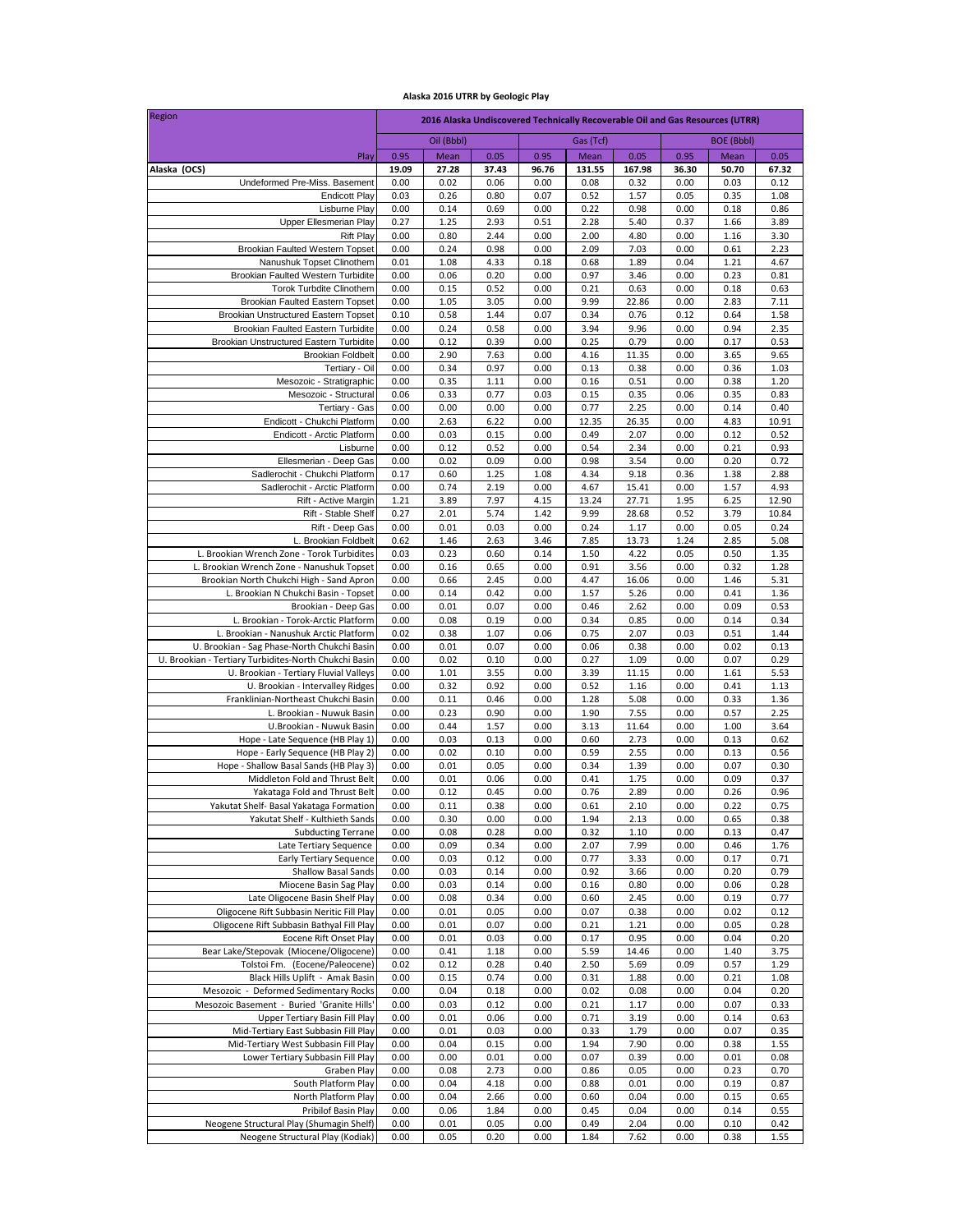| Region                                                                 | 2016 Atlantic Undiscovered Technically Recoverable Oil and Gas Resources (UTRR) |             |      |           |             |       |                   |             |       |
|------------------------------------------------------------------------|---------------------------------------------------------------------------------|-------------|------|-----------|-------------|-------|-------------------|-------------|-------|
|                                                                        |                                                                                 | Oil (Bbbl)  |      | Gas (Tcf) |             |       | <b>BOE (Bbbl)</b> |             |       |
| Play                                                                   | 0.95                                                                            | <b>Mean</b> | 0.05 | 0.95      | <b>Mean</b> | 0.05  | 0.95              | <b>Mean</b> | 0.05  |
| <b>Atlantic OCS</b>                                                    | 1.15                                                                            | 4.59        | 9.19 | 12.80     | 38.17       | 68.71 | 3.43              | 11.39       | 21.41 |
| Late Jurassic - Early Cretaceous Atlantic Carbonate Margin             | 0.00                                                                            | 0.23        | 0.97 | 0.00      | 5.21        | 22.57 | 0.00              | 1.15        | 4.98  |
| Cretaceous & Jurassic Atlantic Marginal Fault Belt                     | 0.00                                                                            | 0.24        | 0.75 | 0.00      | 5.44        | 15.31 | 0.00              | 1.21        | 3.48  |
| Cenozoic - Cretaceous & Jurassic Carolina Trough Salt Basin            | 0.00                                                                            | 0.61        | 1.72 | 0.00      | 7.94        | 21.31 | 0.00              | 2.02        | 5.51  |
| Jurassic Shelf Stratigraphic                                           | 0.00                                                                            | 0.07        | 0.29 | 0.00      | 1.55        | 6.68  | 0.00              | 0.34        | 1.47  |
| Cretaceous & Jurassic Interior Shelf Structure                         | 0.02                                                                            | 0.06        | 0.10 | 0.47      | 1.29        | 2.30  | 0.11              | 0.29        | 0.51  |
| Cretaceous & Jurassic Blake Plateau Basin                              | 0.00                                                                            | 0.33        | 0.87 | 0.00      | 0.46        | 1.21  | 0.00              | 0.41        | 1.09  |
| Triassic - Jurassic Rift Basin                                         | 0.00                                                                            | 0.20        | 0.92 | 0.00      | 0.28        | 1.30  | 0.00              | 0.25        | 1.15  |
| Cretaceous & Jurassic Hydrothermal Dolomite                            | 0.00                                                                            | 0.10        | 0.52 | 0.00      | 0.15        | 0.90  | 0.00              | 0.12        | 0.68  |
| Cenozoic - Cretaceous & Jurassic Paleo Slope Siliciclastic (core)      | 0.00                                                                            | 1.86        | 8.11 | 0.00      | 10.62       | 46.63 | 0.00              | 3.75        | 16.41 |
| Cenozoic - Cretaceous & Jurassic Paleo Slope Siliciclastic (extension) | 0.00                                                                            | 0.90        | 4.12 | 0.00      | 5.23        | 24.33 | 0.00              | 1.83        | 8.45  |

## **Atlantic 2016 UTRR by Geologic Play**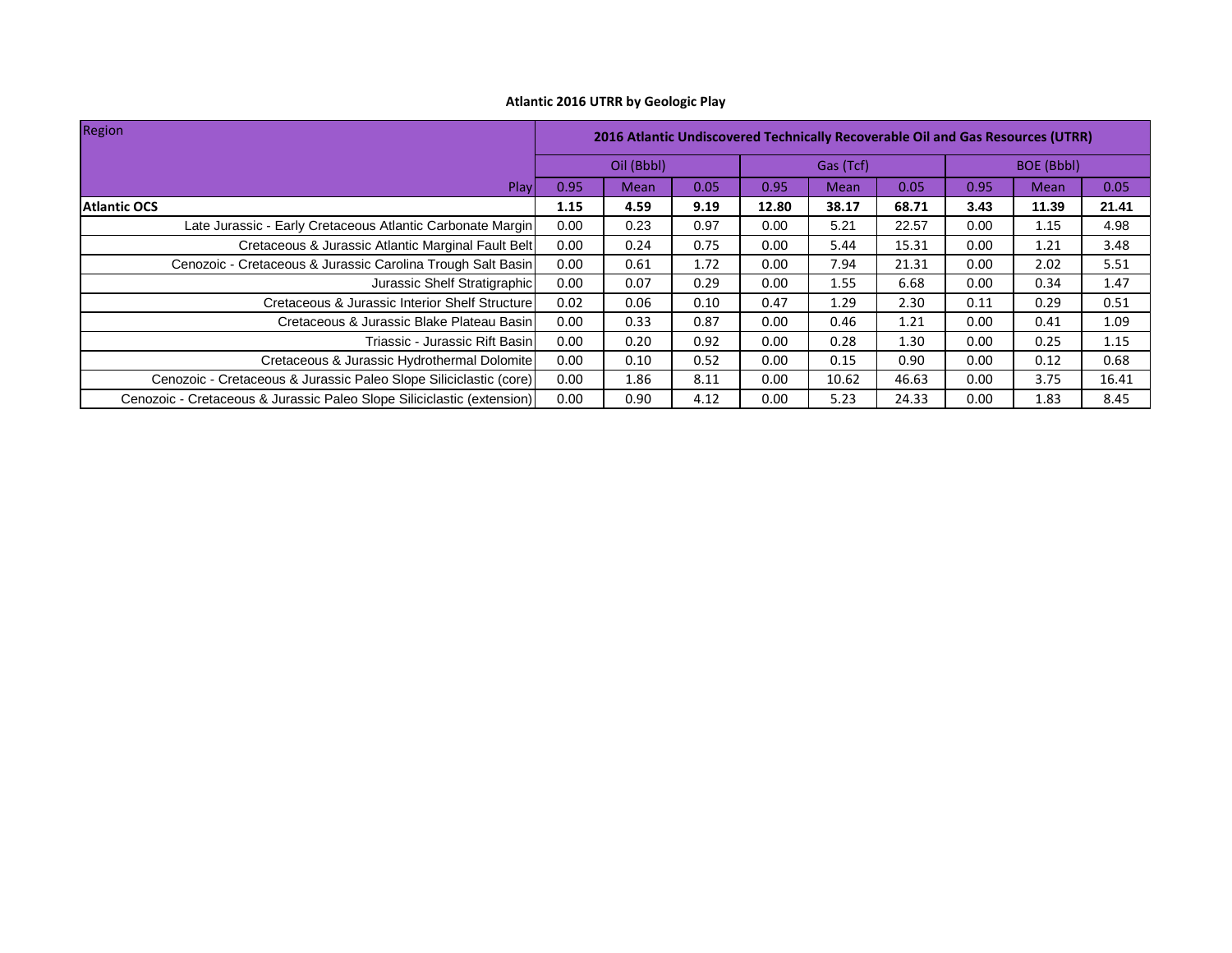| Region                           | 2016 Gulf of Mexico Undiscovered Technically Recoverable Oil and Gas Resources (UTRR) |            |       |        |           |        |                   |       |       |  |
|----------------------------------|---------------------------------------------------------------------------------------|------------|-------|--------|-----------|--------|-------------------|-------|-------|--|
|                                  |                                                                                       | Oil (Bbbl) |       |        | Gas (Tcf) |        | <b>BOE (Bbbl)</b> |       |       |  |
| Play                             | 0.95                                                                                  | Mean       | 0.05  | 0.95   | Mean      | 0.05   | 0.95              | Mean  | 0.05  |  |
| <b>Gulf of Mexico OCS</b>        | 39.48                                                                                 | 48.46      | 58.53 | 124.01 | 141.77    | 159.63 | 61.55             | 73.69 | 86.93 |  |
| Pleistocene Shelf                | 0.03                                                                                  | 0.10       | 0.25  | 0.65   | 2.32      | 5.41   | 0.15              | 0.52  | 1.21  |  |
| Pleistocene Slope                | 0.23                                                                                  | 0.51       | 0.80  | 2.36   | 5.11      | 8.22   | 0.65              | 1.42  | 2.26  |  |
| <b>Pliocene Shelf</b>            | 0.08                                                                                  | 0.24       | 0.71  | 1.00   | 3.13      | 8.14   | 0.25              | 0.79  | 2.15  |  |
| Pliocene Slope                   | 0.75                                                                                  | 3.58       | 6.93  | 2.36   | 11.37     | 21.68  | 1.17              | 5.61  | 10.79 |  |
| <b>Upper Miocene Shelf</b>       | 0.45                                                                                  | 0.85       | 1.44  | 3.14   | 5.98      | 10.89  | 1.01              | 1.92  | 3.37  |  |
| <b>Upper Miocene Slope</b>       | 3.12                                                                                  | 5.27       | 7.64  | 9.56   | 16.64     | 24.36  | 4.82              | 8.23  | 11.97 |  |
| Middle Miocene Shelf             | 0.05                                                                                  | 0.28       | 0.56  | 1.52   | 8.91      | 18.52  | 0.32              | 1.86  | 3.85  |  |
| Middle Miocene Slope             | 4.40                                                                                  | 7.39       | 11.27 | 7.71   | 13.15     | 20.23  | 5.77              | 9.73  | 14.87 |  |
| Lower Miocene Shelf              | 0.01                                                                                  | 0.13       | 0.33  | 0.38   | 6.62      | 16.53  | 0.07              | 1.31  | 3.28  |  |
| Lower Miocene Slope              | 1.76                                                                                  | 7.26       | 13.25 | 0.96   | 3.59      | 6.31   | 1.94              | 7.90  | 14.37 |  |
| Lower Tertiary Shelf             | 0.12                                                                                  | 0.24       | 0.34  | 13.35  | 25.84     | 40.96  | 2.50              | 4.84  | 7.62  |  |
| Lower Tertiary Slope             | 6.80                                                                                  | 15.63      | 26.98 | 2.84   | 6.38      | 10.48  | 7.31              | 16.76 | 28.84 |  |
| Mesozoic Deep Shelf              | 0.00                                                                                  | 0.00       | 0.00  | 0.00   | 4.34      | 18.62  | 0.00              | 0.77  | 3.32  |  |
| Mesozoic Slope                   | 0.70                                                                                  | 1.64       | 2.85  | 2.55   | 5.83      | 10.20  | 1.15              | 2.68  | 4.67  |  |
| Tuscaloosa                       | 0.00                                                                                  | 0.04       | 0.16  | 0.00   | 0.24      | 0.75   | 0.00              | 0.09  | 0.30  |  |
| Andrew                           | 0.00                                                                                  | 0.05       | 0.11  | 0.01   | 0.12      | 0.29   | 0.00              | 0.07  | 0.16  |  |
| James                            | 0.02                                                                                  | 0.05       | 0.09  | 0.50   | 1.15      | 1.94   | 0.11              | 0.26  | 0.43  |  |
| Sligo                            | 0.00                                                                                  | 0.04       | 0.11  | 0.00   | 0.21      | 0.69   | 0.00              | 0.07  | 0.23  |  |
| Lower Cretaceous Clastic         | 0.00                                                                                  | 0.01       | 0.02  | 0.00   | 0.04      | 0.14   | 0.00              | 0.01  | 0.05  |  |
| <b>Basement Clastic</b>          | 0.00                                                                                  | 0.00       | 0.01  | 0.00   | 0.08      | 0.25   | 0.00              | 0.02  | 0.06  |  |
| <b>Buried Hill Stratigraphic</b> | 0.00                                                                                  | 0.49       | 2.15  | 0.00   | 1.46      | 6.50   | 0.00              | 0.75  | 3.31  |  |
| <b>Buried Hill Structural</b>    | 0.00                                                                                  | 1.23       | 5.33  | 0.00   | 2.07      | 8.69   | 0.00              | 1.60  | 6.88  |  |
| <b>Buried Hill Drape</b>         | 0.00                                                                                  | 0.54       | 2.38  | 0.00   | 2.47      | 10.16  | 0.00              | 0.98  | 4.19  |  |
| Smackover                        | 0.02                                                                                  | 0.04       | 0.06  | 0.06   | 0.13      | 0.22   | 0.03              | 0.06  | 0.10  |  |
| <b>Cotton Valley Clastic</b>     | 0.01                                                                                  | 0.03       | 0.08  | 0.03   | 0.18      | 0.41   | 0.01              | 0.06  | 0.15  |  |
| Sunniland                        | 0.13                                                                                  | 0.25       | 0.40  | 0.12   | 0.24      | 0.37   | 0.15              | 0.29  | 0.47  |  |
| Norphlet                         | 1.00                                                                                  | 2.58       | 4.45  | 6.81   | 14.17     | 23.61  | 2.21              | 5.10  | 8.65  |  |

# **Gulf of Mexico 2016 UTRR by Geologic Play**